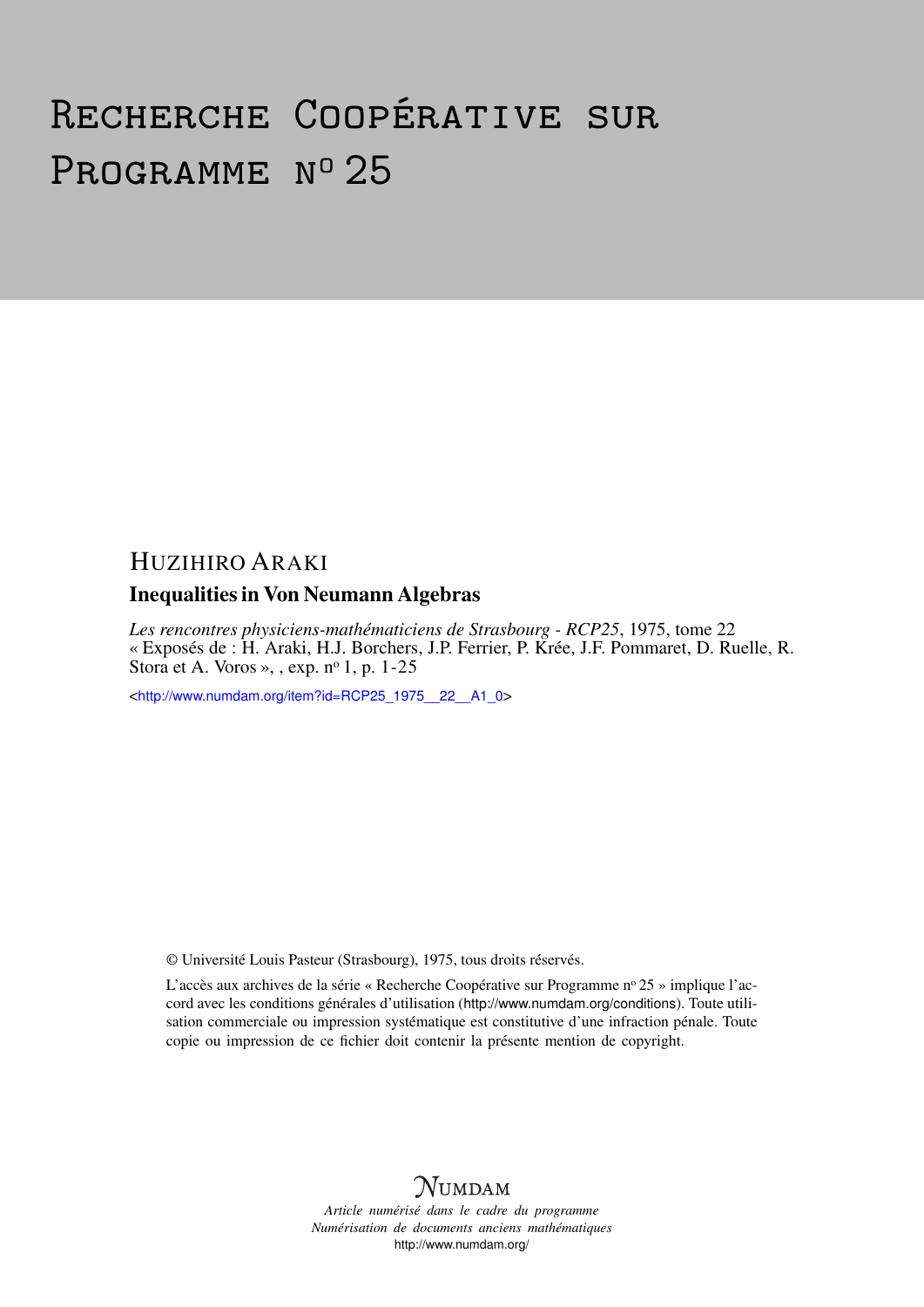### Inequalities in von Neumann algebras\*

### Huzihiro ARAKI

### Research Institute for Mathematical Sciences Kyoto University, Kyoto, JAPAN

# Abstract Generalization of inequalities involving trace of matrices to von Neumann algebras not having traces in general is discussed.

### **§1·** Introduction

There are some well-known useful inequalities involving the trace of matrices: Let  $A^* = A$ ,  $B^* = B$ ,  $\rho \ge 0$ ,  $\sigma \ge 0$  and x be finite matrices.

(i) Golden-Thompson inequality **([15] ,** [22]):

$$
\operatorname{tr}(\mathrm{e}^{\mathrm{A}}\mathrm{e}^{\mathrm{B}}) \geq \operatorname{tr} \mathrm{e}^{\mathrm{A}+\mathrm{B}}.\tag{1.1}
$$

(ii) Peierls-Bogolubov inequality **([11] , [18])** 

$$
\text{tr } e^{A+B} \geq (\text{tr } e^A) \exp\{\text{tr}(e^A B)/\text{tr } e^A\}. \tag{1.2}
$$

(iii) Powers-Stormer inequality ([19]):

$$
\|\rho - \sigma\|_{\text{tr}} \ge \|\rho^{1/2} - \sigma^{1/2}\|_{\text{H.S.}}^2. \tag{1.3}
$$

<sup>\*</sup> An expanded version of the talk given at Vingtième Rencontre entre Physiciens Theoriciens et Mathematiciens at Strasbourg, May 22-24, **1975-**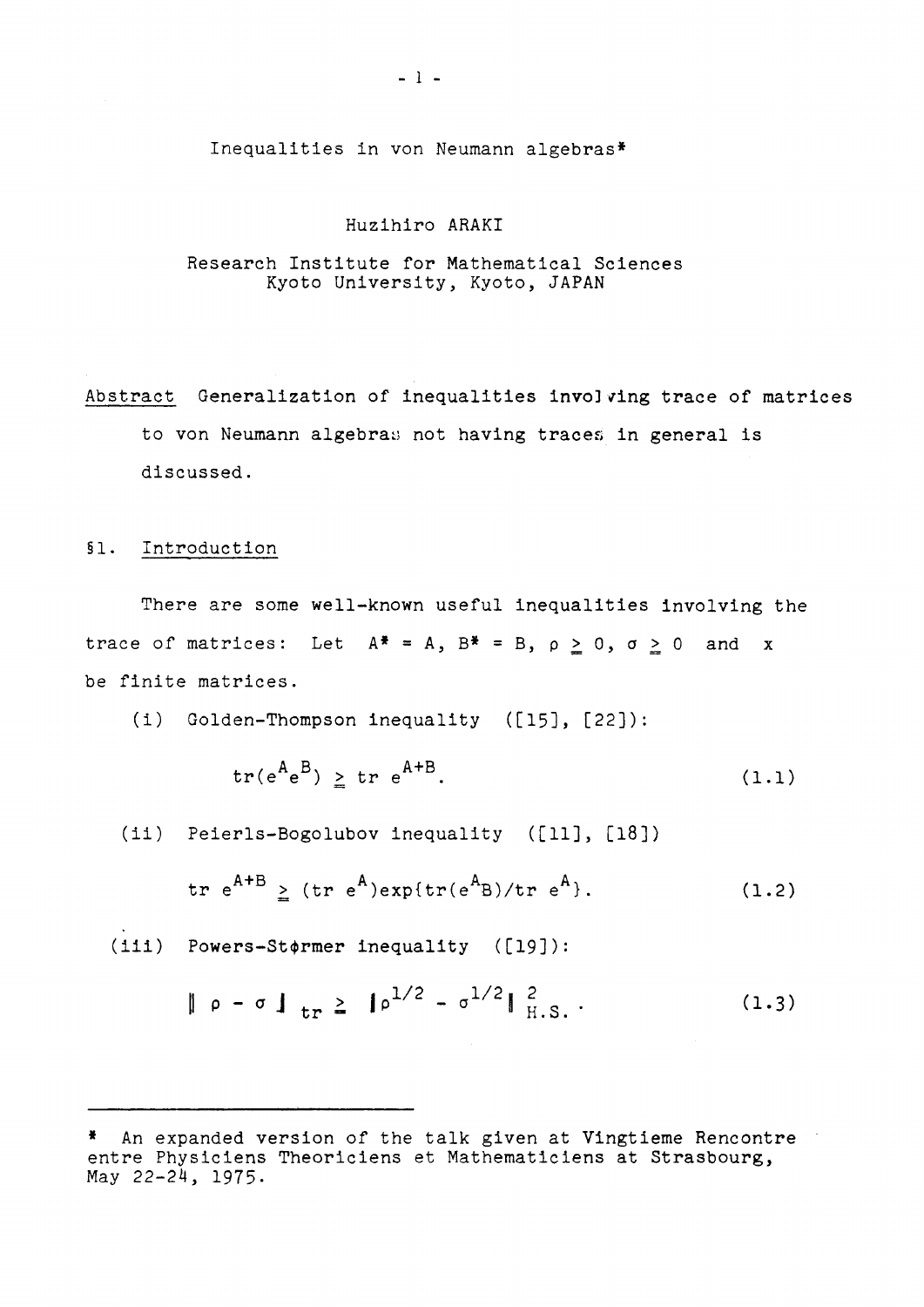Here  $||x||_{\dagger n}$  = tr{(x\*x)<sup>2'</sup>),  $||x||_{H}$  = {tr(x\*x)}<sup>2'</sup>.

(iv) Convexity of log  $tr e^{A}$  in A ([16]).

 $(v)$  Lieb concavity  $([16])$ : tr exp $(A+log\ p)$  is convex in  $p$ . (vi) Wigner-Yanase-Dyson-Lieb concavity **([16] ,** [24]): Let  $0 \leq s$ ,  $0 \leq r$ , r+s  $\leq 1$ . Then  $tr(x^* \sigma^S x \rho^r)$  is jointly concave in  $\rho$  and  $\sigma$ .

(vii) Properties of relative entropy **([17 ] , [23]):** The relative entropy

$$
S(\sigma/\rho) = tr(\rho \log \rho) - tr(\rho \log \sigma)
$$
 (1.4)

satisfies the following properties (in addition to being lower semicontinuous in  $\rho$  and  $\sigma$  ):

(α) Positivity: S(o/p) > **0** (S(a/p**)=0** only if σ=ρ) if  $tr \sigma = tr \rho$ .

$$
(\beta)
$$
 Conversely:  $S(\sigma/\rho)$  is jointly convex in  $\rho$  and  $\sigma$ .

( $\gamma$ ) Monotonicity: Let  $E_N$  denote the conditional expectation of matrices to a  $*$ -subalgebra N relative to the trace. Then

 $S(E_N \sigma/E_N \rho) \leq S(\sigma/\rho)$  (1.5)

In this review, we describe how to rewrite these inequalities without using "trace" so that the resulting expressions are meaningful for a general von Neumann algebra and inequalities remains true. We also sketch proofs for rewritten inequalities (il), (v), (vi) and (vii). The proofs of (i), (ii) and (iv) are given for a general von Neumann algebra in [3] and (iii) in [4]. Also see [20]. The proof of (vi) and (viii) for a general von Neumann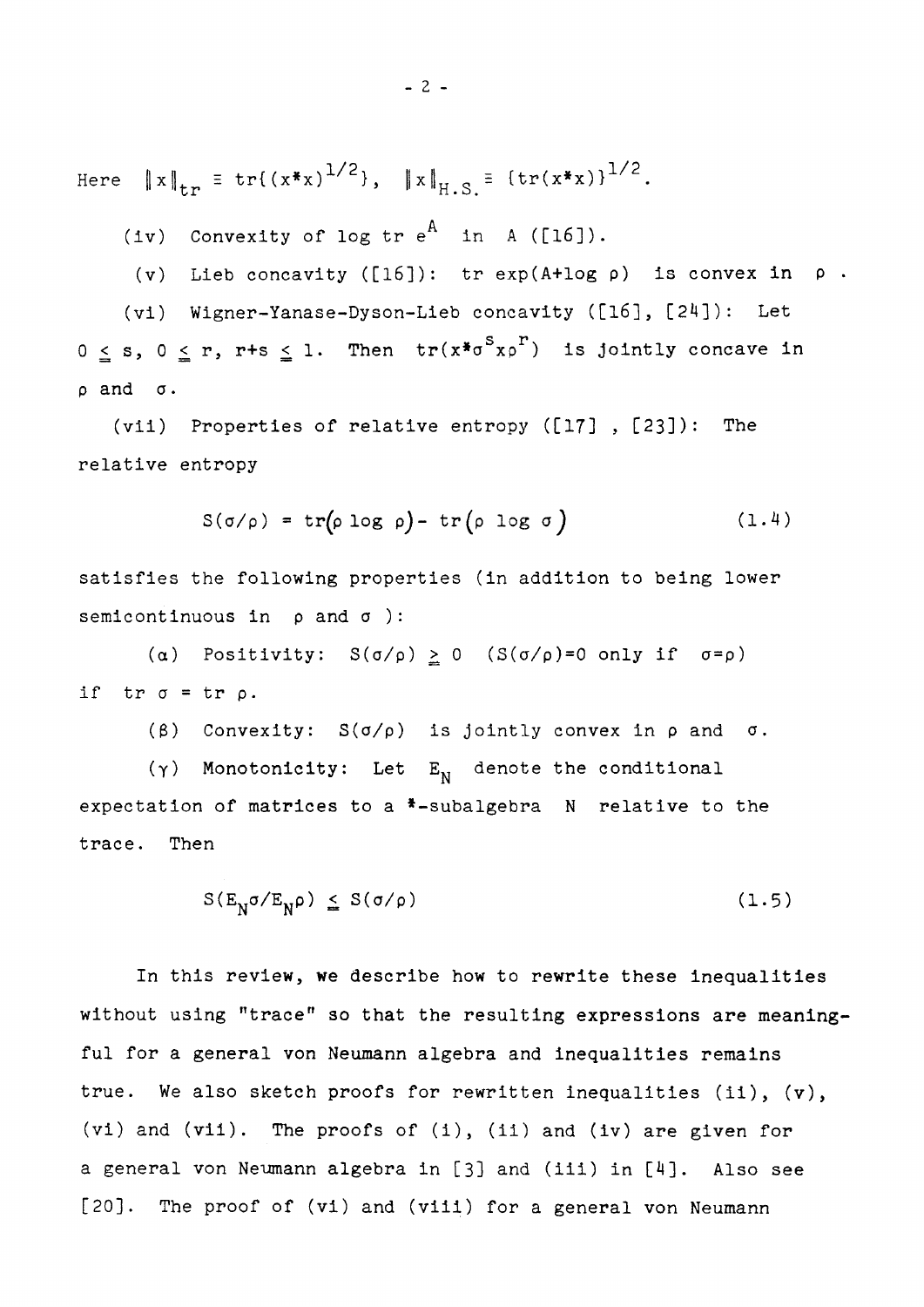algebra will appear in a forth coming paper  $([7])$ . The proof of (vi), (vii) (a) and (β) has already been given in [9]·

Just to give an indication of what are our general idea, consider (i), (ii), (iv) and (v). Let M be a  $*$  algebra of matrices to which  $A, B$  and  $\rho$  belong. Any linear functional on M, which is positive in the sensé that *(χ\*χ)* > 0 for all  $x \in M$  can be expressed in terms of a density matrix  $\rho_{\omega} \in M$ as

$$
\varphi(x) = tr(\rho_0 x), \quad x \in M. \tag{1.6}
$$

If we consider the case where  $\rho_{\varphi} = e^{A}$ , then

$$
tr e^A e^B = \varphi(e^B), \qquad (1.7)
$$

$$
tr eA = \varphi(1), \qquad (1.8)
$$

$$
tr eAB = \varphi(B).
$$
 (1.9)

Hence, if we somehow manage to define a positive linear functional  $\varphi^B$  on M from given  $\varphi$  with  $\rho_{\varphi}=e^A$  and from B=B\*  $\in$  M, so that

$$
\varphi^{B}(x) = tr (e^{A+B}x),
$$
 (1.10)

then (i) and (ii) can be rewritten as

$$
\mathcal{Y}(e^{B}) \geq \mathcal{G}^{B}(1) \geq \mathcal{Y}(1) \exp{\{\mathcal{G}(B)/\mathcal{G}(1)\}}.
$$
 (1.11)

(iv) is the convexity of  $log \varphi^B(1)$  in B and (v) is the concavity of  $\varphi^{\text{logp}} (1)$  in p.

For general van Neumann algebra  $M$ ,  $\varphi$  is taken to be normal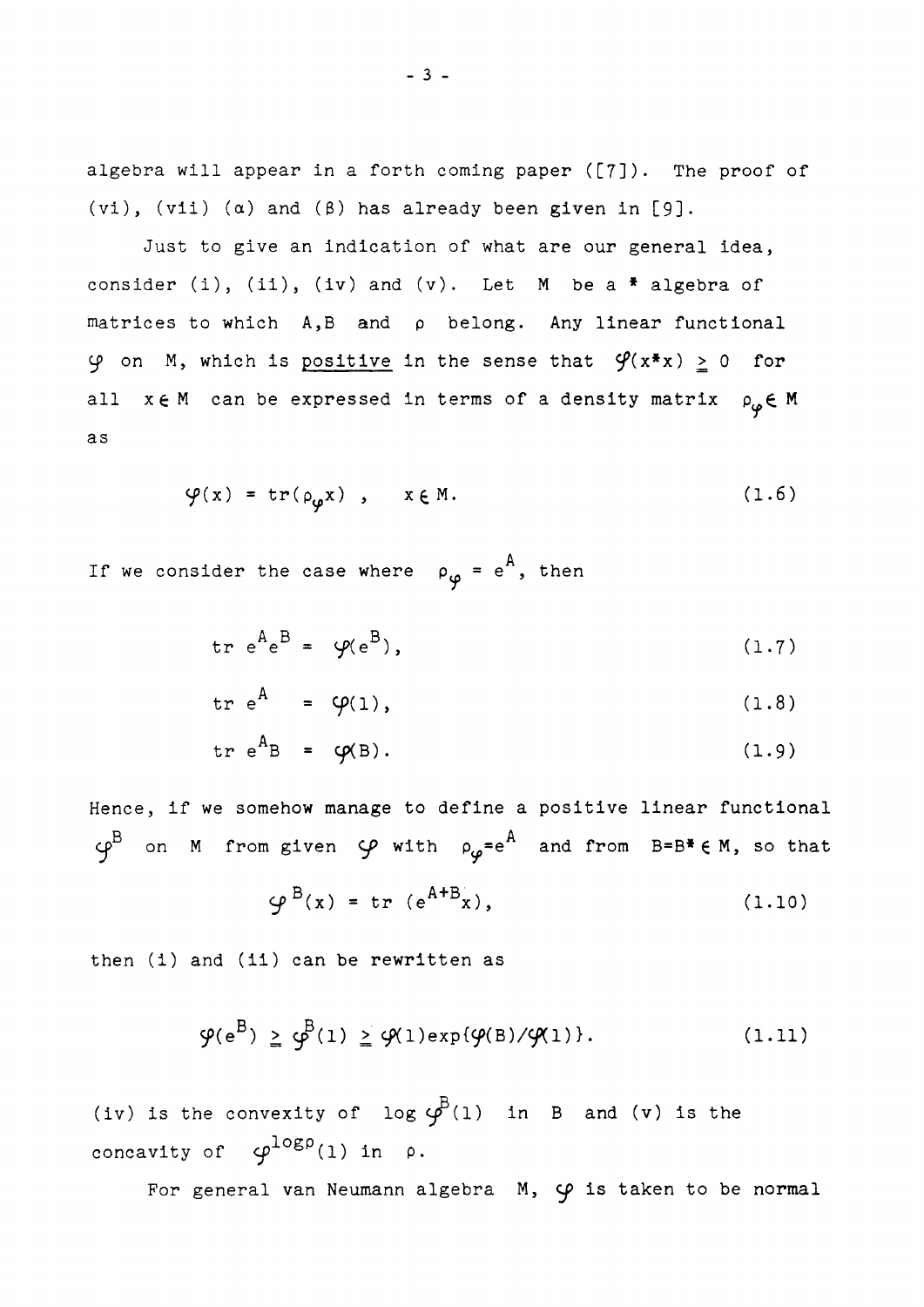faithful positive linear functional. Here "normal" refers to a continuity of  $\varphi(x)$  in  $x \in M$  relative to the  $\sigma$ -weak (or  $\sigma$ strong) topology in M. Faithfulness refers to the property that  $\varphi(x*x) = 0$  occurs only if  $x=0$ . This property is equivalent to P**^>>0** for the case of **(1.6 )** and is automatically satisfied for  $\rho_{\varphi}=e^{A}$ . The only part which requires more sophiscated tool is the definition of  $\varphi^{\texttt{B}}$  - a perturbed functional. The theory of modular operators **[21 ]** is used in an essential manner for this purpose.

### **§2**· Modular operators

Let  $\Psi$  and  $\Phi$  be cyclic and separating vector of a von Neumann algebra M on a Hilbert space  $\frac{1}{\gamma}$ . ( <sup>ψ</sup> cyclic if M<sup>Ψ</sup> is dense in  $\frac{1}{2}$ ; separating if  $x \in M$  and  $x^{\psi}=0$  imply  $x=0$  or equivalently M'<sup>y</sup> is dense.) Let S<sub>& w</sub> be an antilinear operator defined on MY by

$$
S_{\Phi, \Psi} x^{\Psi}, = x^{\ast} \Phi, \qquad x \in M. \tag{2.1}
$$

Then  $S_{\phi, \psi}$  has a closure  $\overline{S}_{\phi, \psi}$ , whose absolute square defines the relative modular operator:

$$
\Delta_{\Phi,\Psi} = (S_{\Phi,\Psi})^* \overline{S}_{\Phi,\Psi} .
$$
 (2.2)

The special case  $\Delta_{\psi}$  is denoted by  $\Delta_{\psi}$  and called the modular operator. For given  $\Psi$ ,  $\Delta_{\Phi,\Psi}$  depends only on the normal faithful positive linear functional

$$
\mathcal{G}(x) = (\Phi, x\Phi), \quad x \in M \tag{2.3}
$$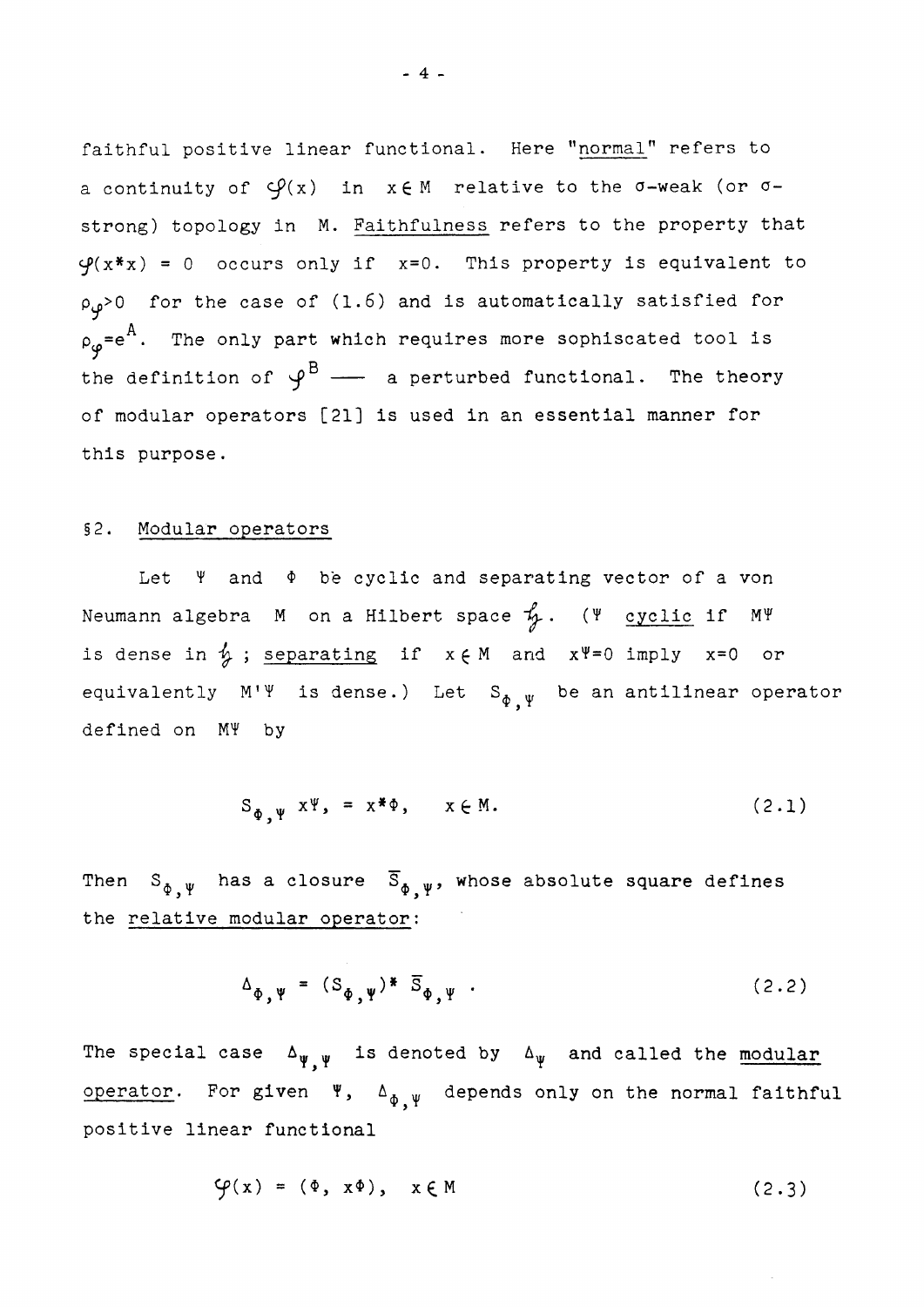and not on its representative vector  $\Phi$ .

One of the main ingredients of Tomita-Takesaki theory ([21], also see  $[12]$ ) is that  $x \in M$  implies

$$
\sigma_{t}^{\varphi}(x) \equiv (\Delta_{\Phi,\Psi})^{\text{it}} x (\Delta_{\Phi,\Psi})^{-\text{it}} \in M \tag{2.4}
$$

for all real t.  $\sigma_t^{\mathcal{Y}}$  is a continuous one-parameter group of automorphisms of M, called modular automorphisms.  $\sigma_t^{\mathcal{G}}$  depends only on  $\varphi$  and not on  $\psi$  nor on the choice of the representative vector  $\Phi$  of  $\mathcal{G}$ .

The polar decomposition

$$
S_{\Psi, \Psi} = J_{\Psi} (\Delta_{\Psi})^{1/2} \tag{2.5}
$$

defines an antiunitary involution  $J_{\psi}$ . (Namely  $(J_{\psi}f, J_{\psi}g)$  =  $(g,\Psi)$ ,  $(J_{\psi})^2 = 1.$ ) The other main ingredient of Tomita-Takesaki theory is that  $x \in M$  implies

$$
j_{\psi}(x) \equiv J_{\psi}xJ_{\psi} \in M'. \qquad (2.6)
$$

The closure of the set of vectors  $(\Delta_{\psi})^{1/4}x^{\psi}$  where x runs over all positive elements of M is called natural positive cone and denoted by  $V_{\psi}$  ([4], [8], [13]). It is a pointed closed convex cone, which is selfdual (i.e.  $(f,g) \ge 0$  for all  $g \in V_{\psi}$ if and only if  $f \in V_{\psi}$ ). For any  $\Phi \in V_{\psi}$  and  $x \in M$ ,  $x j_{\psi}(x) \Phi \in V_{\psi}$ and the set of  $xj_{\psi}(x)\psi$  for all  $x\in M$  is dense in  $V_{\psi}$ . Any vector  $\Phi \in V_w$  is cyclic if and only if it is separating. For such  $\Phi$  in  $V_{\psi}$ ,  $J_{\Phi} = J_{\psi}$  and  $V_{\Phi} = V_{\psi}$  (the universality). For a general cyclic and separating  $\phi$ , there exists a unitary  $u'$  in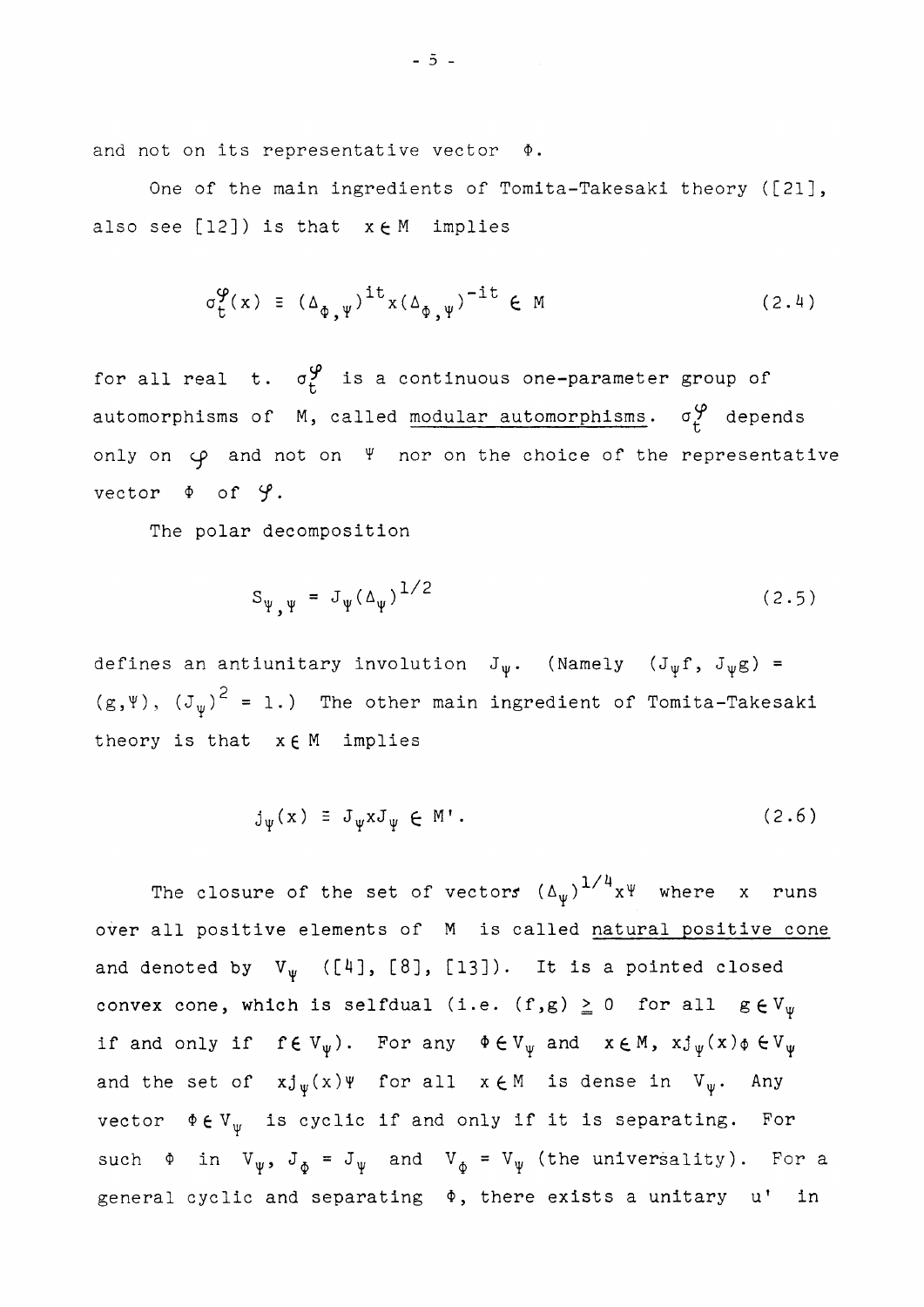M' such that  $V_{\phi} = u'V_{\psi}$ ,  $J_{\phi} = u'J_{\psi}(u')^*$  and

$$
S_{\Phi,\Psi} = u' J_{\Psi} (\Delta_{\Phi,\Psi})^{1/2}.
$$
 (2.7)

In our disscussion, we can use a fixed natural positive cone and hence we drop the suffix  $\Psi$  from  $J_{\psi}$ ,  $V_{\psi}$  and  $j_{\psi}$  in the following.

Any normal positive linear functional *(ψ* of M has a unique representative vector  $\xi(\phi)$  in V:

$$
\varphi(x) = (\xi(\varphi), x\xi(\varphi)). \qquad (2.8)
$$

The mapping  $\xi$  is a concave monotone increasing (relative to the positive cones  $M^+$  and V) homeomorphism, homogeneous of degree *1/2y* satisfying

$$
|| \xi(\varphi_1) + \xi(\varphi_2)|| || \xi(\varphi_1) - \xi(\varphi_2)||
$$
  
\n
$$
\geq || \varphi_1 - \varphi_2|| \geq || \xi(\varphi_1) - \xi(\varphi_2)||^2. \qquad (2.9)
$$

For faithful  $\varphi$  of (2.3),  $\xi(\varphi)$  is given by

$$
\xi(\varphi) = (\Delta_{\phi,\Psi})^{1/2}\Psi. \tag{2.10}
$$

(For general  $\varphi$  with a support projection e,  $\xi(\varphi)$  is obtained by the same formula in the subspace ej(e) $\frac{1}{2}$  with  $\gamma$  replaced by ej(e) $\frac{y}{x}$  and with  $\Delta$  defined relative to eMe.)

To understand ail formulas above, we go back to the simple case of M being a matrix algebra and see what newly defined quantities look like.

Let the Hilbert space *<sup>1</sup>A* be M itself with inner product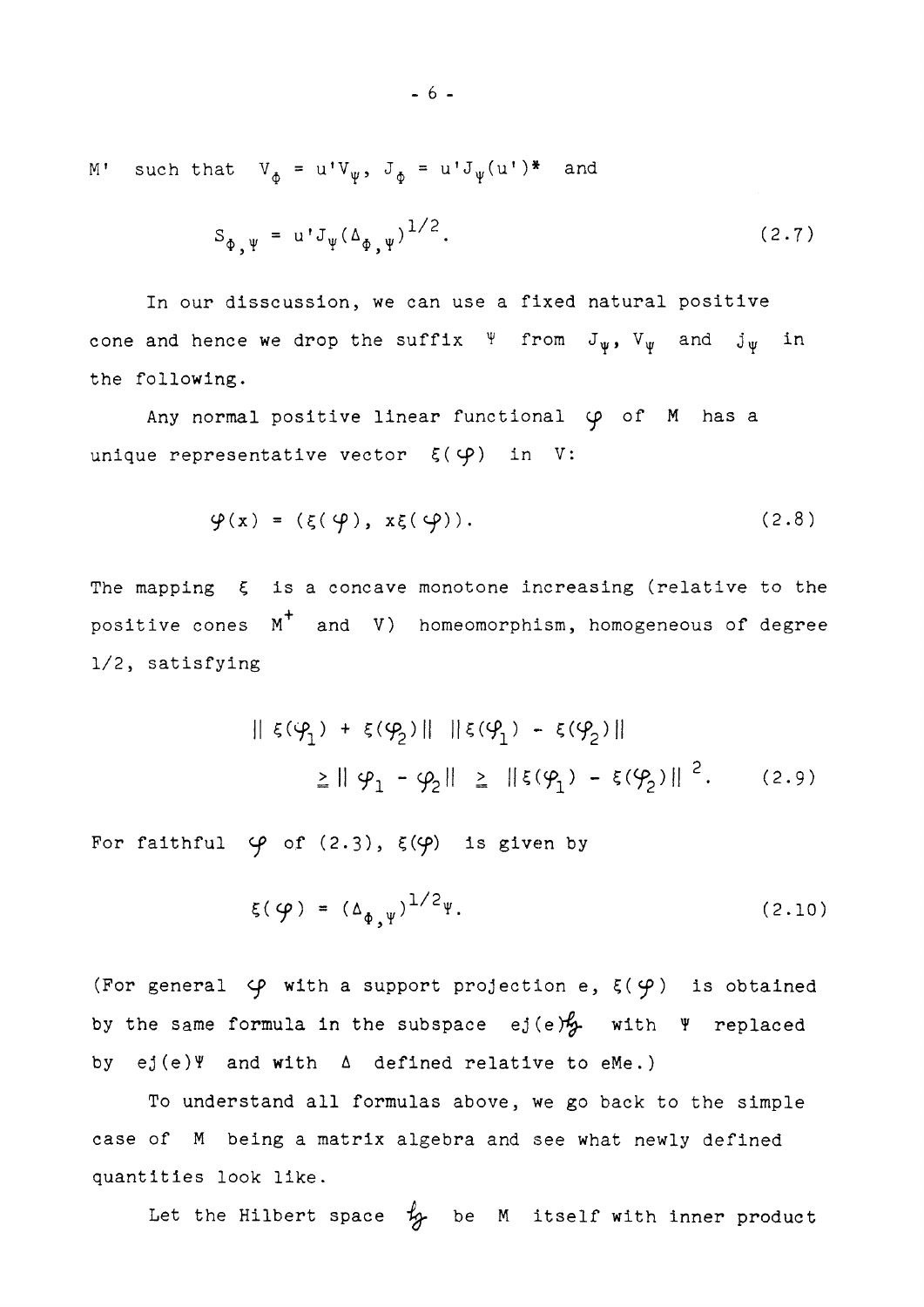$$
\langle \eta(x), \eta(y) \rangle = \text{tr } x \cdot y \tag{2.11}
$$

where we have used the notation  $n(x)$  for an element in  $\frac{1}{2}$  to distinguish it from the operator  $x \in M$ , which is faithfully represented by the left multiplication:

$$
\pi(x)\eta(y) \equiv \eta(xy).
$$
 (2.12)

The left multiplication

$$
\pi' (x) \eta (y) \equiv \eta (yx) \qquad (2.13)
$$

defines operators  $\pi'(x)$  which generates  $\pi(M)$ '.  $\pi(M)$  which is isomorphic to M will take place of M in our general discussion.

Let  $\rho_{\psi}$  and  $\rho_{\phi}$  be density matrices defined in (1.6). Let  $\Psi$  be  $\eta(\rho_{\psi}^{1/2})$ . Then for  $x \in M$ 

$$
\Delta_{\phi, \Psi} n(x) = n(\rho_{\varphi} x \rho_{\psi}^{-1}), \qquad (2.14)
$$

$$
J_n(x) = n(x^*), \qquad (2.15)
$$

$$
V = \eta(M^+), \qquad (2.16)
$$

$$
\xi(\varphi) = \eta(\rho \varphi^{1/2}), \qquad (2.17)
$$

$$
\sigma_{\mathbf{t}}^{\varphi}(\pi(\mathbf{x})) = \pi(\rho_{\varphi} \mathbf{x} \rho_{\varphi}^{-1}). \qquad (2.18)
$$

It is now possible to rewrite inequalities (iii), (vi) and (vii) as follows. First note that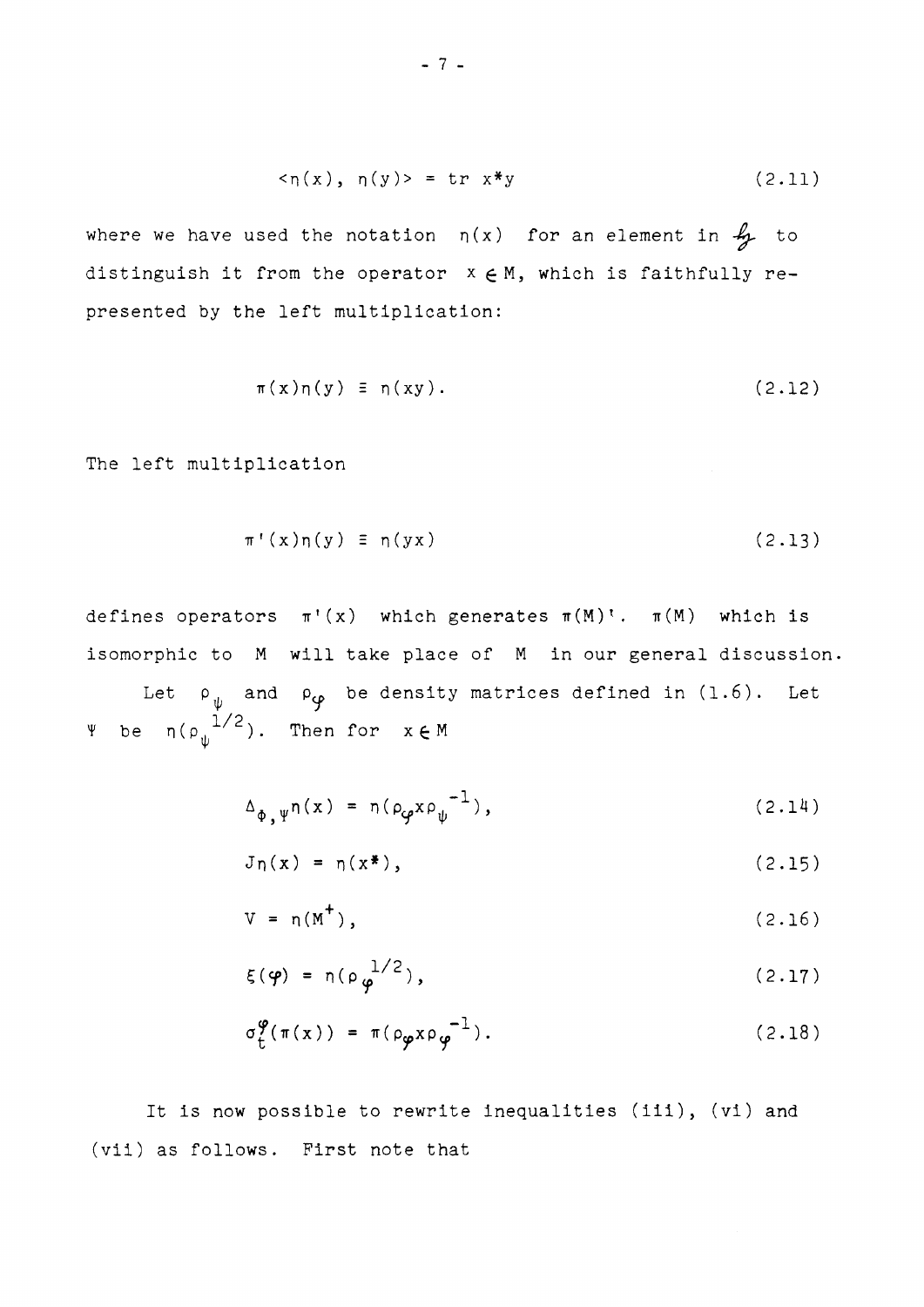$$
\|\xi(\varphi_1) - \xi(\varphi_2)\|^2 = \|\rho_{\varphi_1}^{1/2} - \rho_{\varphi_2}^{1/2}\|_{H.S.}^2,
$$
  

$$
\|\varphi_1 - \varphi_2\| = \sup_{\|x\| \le 1} |\varphi_1(x) - \varphi_2(x)|
$$
  

$$
= \sup_{\|x\| \le 1} |\text{tr}(\rho_{\varphi_1} - \rho_{\varphi_2})x| = \|\rho_{\varphi_1} - \rho_{\varphi_2}\|_{tr}.
$$

Hence the second inequality of (2.9) is the generalization of the Powers-størmer inequality (iii).

Next note that

$$
(\Delta_{\Phi,\Psi})^{s/2}x\Psi = n(\rho_{\Psi}^{s/2}x\rho_{\Psi}^{(1-s)/2})
$$

which implies

$$
\| (\Delta_{\phi, \Psi})^{S/2} x \Psi \|^2 = \text{tr}(x^* \rho_{\phi}^S x \rho_{\psi}^{1-S}). \qquad (2.19)
$$

Hence the concavity of (2.19) generalizes the concavity in (vi) for  $r + s = 1$ . (The case  $r + s \le 1$  in (vi) follows from the case  $r + s = 1$  and the operator concavity of  $\rho \rightarrow \rho^p$  for  $0 \leq$  $p \leq 1.$ )

Finally

$$
S(\mathcal{Y}/\psi) = -(\Psi, (log\Delta_{\phi\psi})\Psi)
$$
 (2.20)

coincides with (1.4) with  $\sigma = \rho_{\phi}$  and  $\rho = \rho_{\psi}$ . Hence the positivity for  $\varphi(1) = \psi(1)$ , convexity and monotonicity of (2.20) generalize (vii), where the conditional expectation  $E_M$  in (1.5) is to be replaced by the restriction of a functional to von Neumann sub-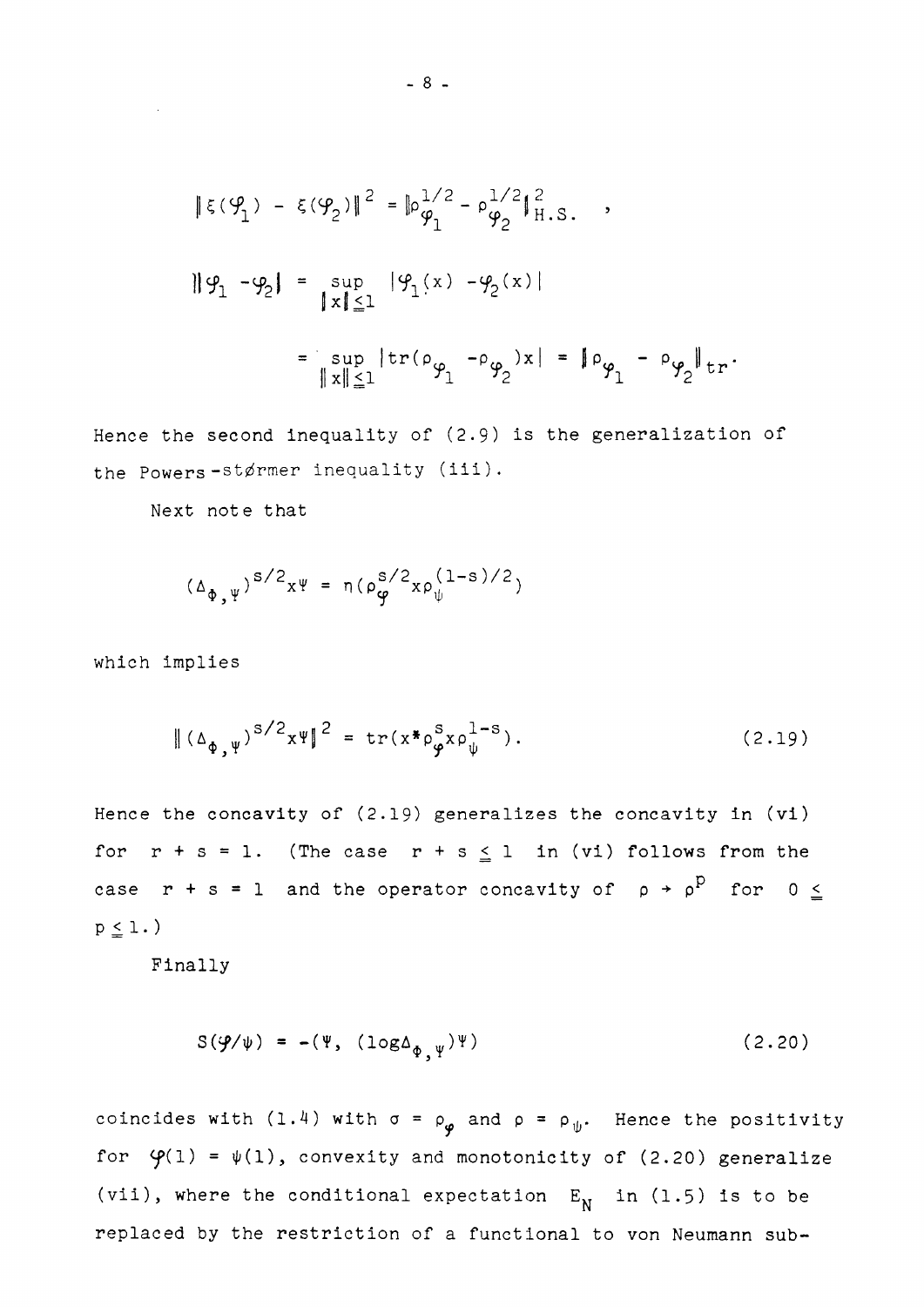$$
tr \rho x = tr E_{N}(\rho) x
$$

for all  $x \in N$ . For  $\rho = \rho_{\omega}$ , it coincides with the definition of the density matrix for the functional

$$
\mathcal{S}^N(x) = \text{tr } px = \mathcal{S}(x), \qquad x \in N,
$$

whcih is the restriction of  $\mathscr{S}$  to N.

We note that the concavity and monotonicity of  $\xi$  correspond **1/2**  to the operator concavity and monotonicity of  $\rho + \rho + \ldots$ 

### §3. Perturbation of functionals.

To generalize the perturbed functional  $\boldsymbol{\varphi}^{\text{B}}$  given by (1.10) To generalize the perturbed functional *<f* given by (1.10) for given in given in the form in the solution  $\mathcal{L}^{\mathcal{L}}$ 

$$
\varphi^h(x) = (\Phi(h), x\Phi(h)), \qquad x \in M \tag{3.1}
$$

is the desired perturbed functional. The formula (2.14) and (1.10) suggest

$$
\log \Delta_{\phi(h),\Phi} - \log \Delta_{\phi} = h \tag{3.2}
$$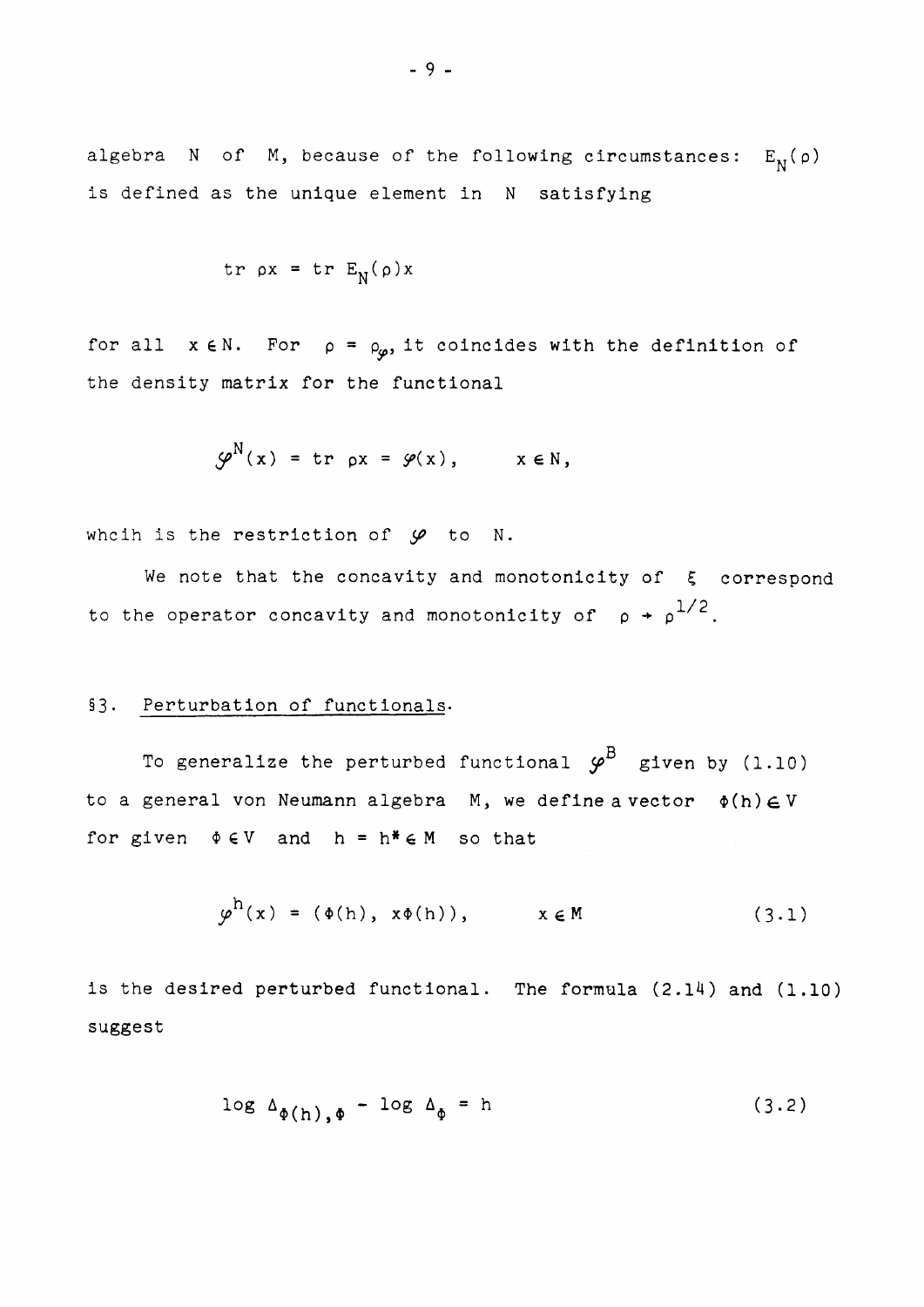which implies, due to **(2.10),** 

$$
\Phi(h) = \exp \{ (\log \Delta_{\Phi} + h)/2 \} \Phi.
$$
 (3.3)

An alternative expression can be found by using the expansion

$$
e^{(A+B)t}e^{-tA} = \sum_{n=0}^{\infty} \int_{0}^{t} dt_{1} \cdots \int_{0}^{t_{n-1}} dt_{n} \sigma^{g}_{-it_{n}}(B) \cdots \sigma^{g}_{-it_{1}}(B),
$$
  

$$
\sigma^{g}_{t}(B) = e^{itA}Be^{-itA},
$$

to the representative vector (e<sup>(A+B)/2</sup><sub>2</sub>-A/2<sub>)e</sub>A/2 to the representative vector (e e )e , where  $\mathcal{G}(x)$  = tr(e<sup>A</sup>x). The resulting expression, written in terms of A**/2**  the modular operator  $\Delta_{\Phi}$  or  $\epsilon = \epsilon$  is

$$
\Phi(h) = \sum_{N=0}^{\infty} \int_{0}^{1/2} dt_1 \cdots \int_{0}^{t_{n-1}} dt_n \Delta_{\Phi}^{t_n} h \Delta_{\Phi}^{h-1}^{t_n} h \cdots \Delta_{\Phi}^{t_1-t_2} h \Phi. \quad (3.4)
$$

We adopt  $(3.4)$  as the definition of  $\phi(h)$  and  $(3.1)$  as the definition of  $\boldsymbol{\mathcal{G}}^h$  for a general von Neumann algebra  $M$ . The absolute convergence of  $(3.4)$ , uniform over  $h \in (M)_k$  (the ball of radius k in M) , follows from the following Lemma **([2] ,**  Theorem **3 · 1) :** 

Lemma<sub>1</sub> (1) A cyclic and separating vector  $\phi$  is in the domain of the operator

$$
Q(z) = \Delta_{\Phi}^{z} \Delta_{\Phi}^{z} \Delta_{\Phi}^{z} \Delta_{Q} \dots \Delta_{\Phi}^{z} n_{Q} \qquad (3.5)
$$

for any integer n, any  $Q_i \in M$  (j=l,...,n) and any complex number  $z_i$  (j=1,...,n) in the tube domain  $\ddot{\phantom{0}}$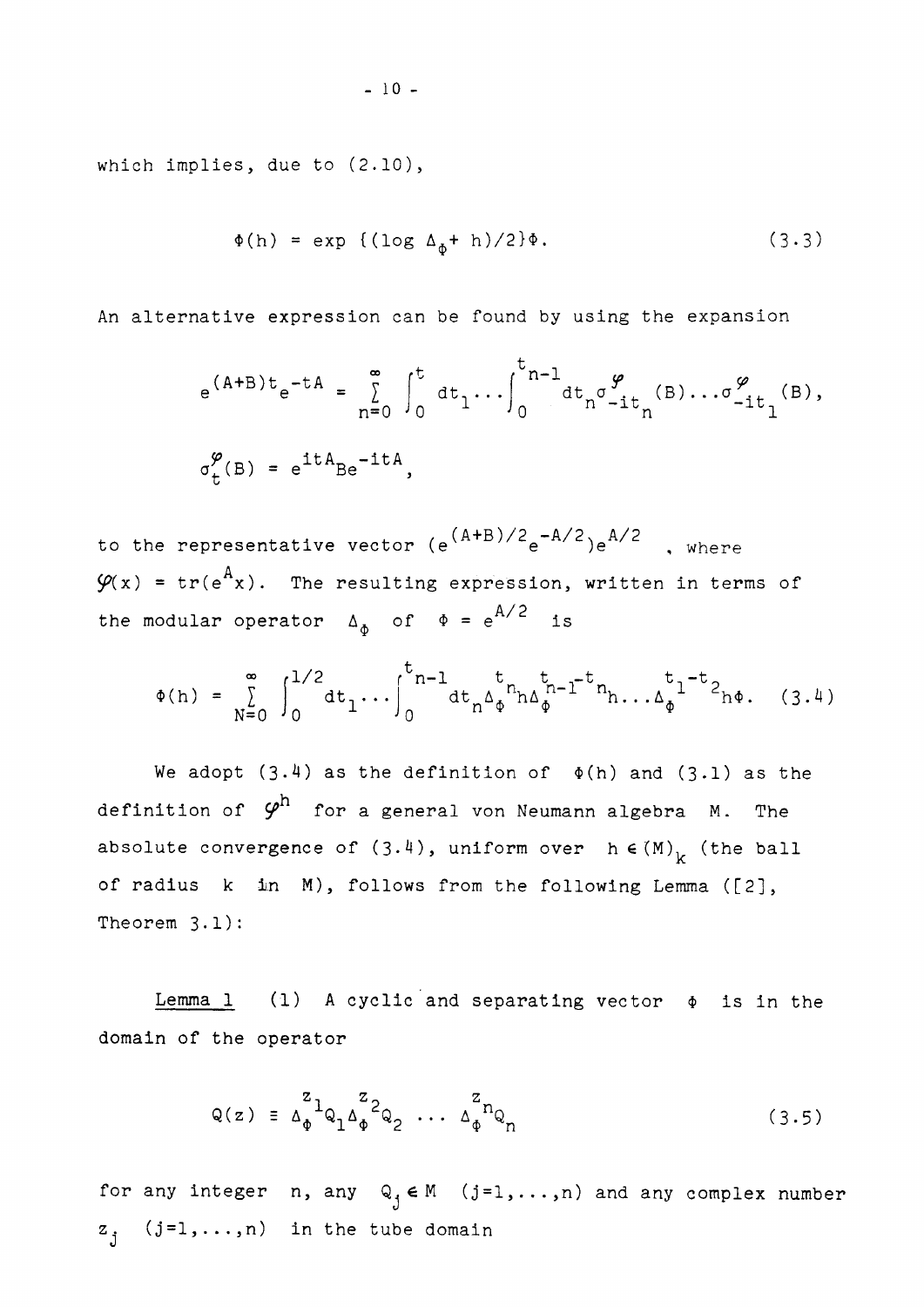$$
\overline{1}_{n}^{1/2} = \{z = (z_1, \dots, z_n) \; ; \; \text{Re } z_1 \ge 0, \dots, \text{Re } z_n \ge 0, \quad 1/2 \ge \text{Re}(z_1 + \dots z_n) \}.
$$
 (3.6)

(2) The vector-valued function  $Q(z)$  of  $z = (z_1, \ldots, z_n)$ **—1/2**   $\sum_{i=1}^{n}$  continuous on  $\sum_{i=1}^{n}$  , holomorphics in the interior  $I_n^{1/2}$  of  $\overline{I}_n^{1/2}$  and uniformly bounded by  $\|\Phi\| \|Q_1\| \ldots |Q_n|.$ 

(3) Let  $(M)_{k}^{*st}$  be the ball of radius k in M, equipped with \*-strong operator topology. The vector  $Q(z)\Phi$  is strongly continuous as a function of

$$
(\mathbf{Q}_1 \dots \mathbf{Q}_n) \in (\mathbf{M})_k^{**} \times \dots \times (\mathbf{M})_k^{**} \quad ,
$$

the continuity being uniform in  $z_1 \ldots z_n$  over any compact subse of the tube  $\overline{I}_n^{1/2}$ . (k>0 is arbitrary.)

(For the proof of (3), see Remark at the end of the section.) The perturbed vector  $\Phi(h)$  is automatically a cyclic and separating vector in the same natural cone as  $\phi$  and satisfies  $(3.2)$ ,  $(3.3)$  and the following properties  $([2])$ :

$$
\Phi(h_1) = \Phi(h_2) \quad \text{if and only if} \quad h_1 = h_2. \tag{3.7}
$$

$$
[\Phi(h_1)](h_2) = \Phi(h_1 + h_2). \tag{3.8}
$$

$$
[\Phi(h)](-h) = \Phi.
$$
 (3.9)

$$
[\Phi(\lambda \mathbf{1})] = e^{\lambda/2} \Phi. \tag{3.10}
$$

$$
\log \Delta_{\phi(h)} = \log \Delta_{\phi} + h - j(h). \qquad (3.11)
$$

$$
\sigma_t^{\mathbf{y}^h}(x) = u_t \sigma_t^{\mathbf{y}}(x) u_t^*, \qquad (3.12)
$$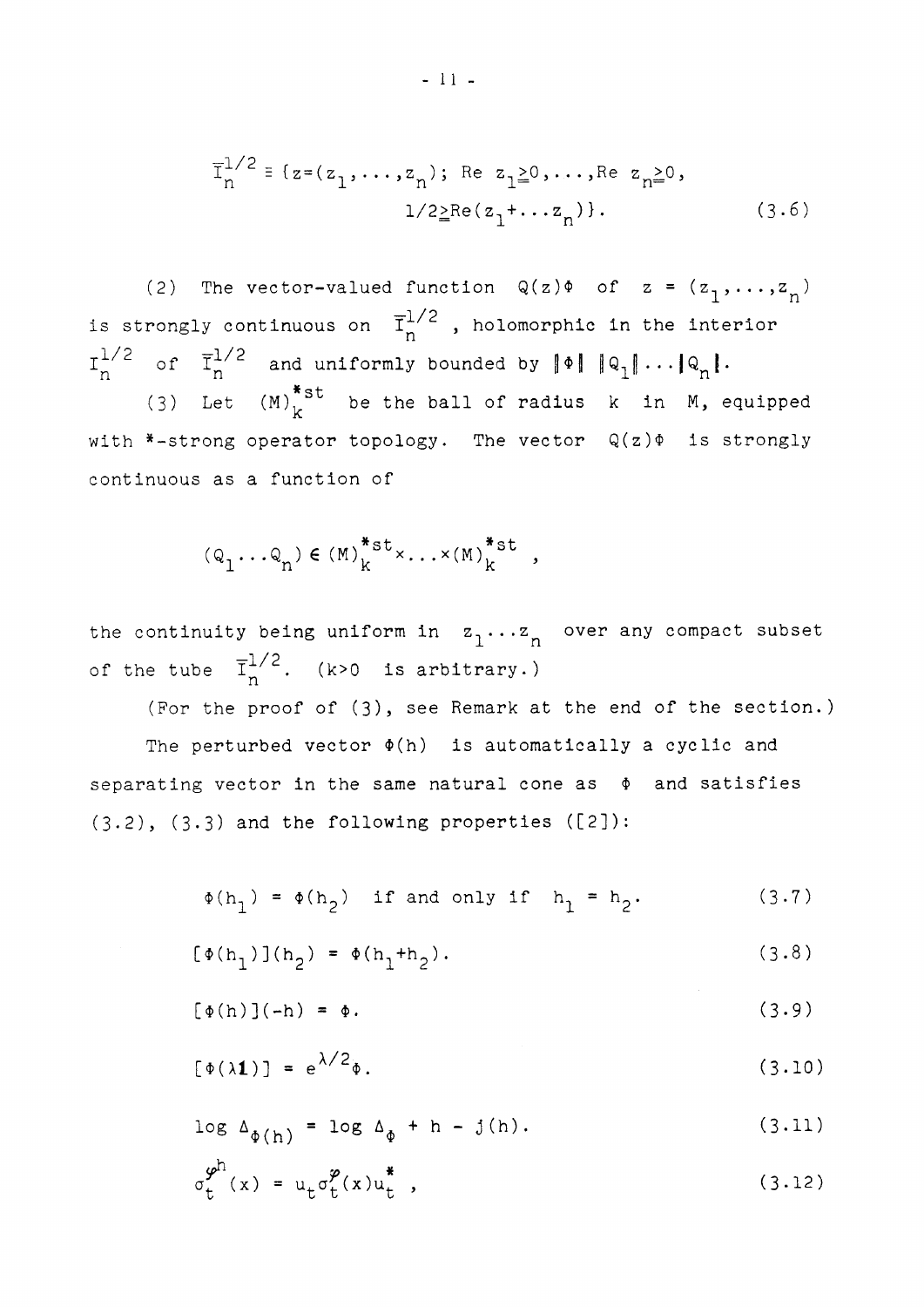$$
u_{t} = (\Delta_{\phi(h)}, \phi)^{it} \Delta_{\phi}^{-it}
$$
  

$$
= \sum_{n=0}^{\infty} \int_{0}^{t} dt_{1} \dots \int_{0}^{t_{n-1}} dt_{n} \sigma_{t_{n}}^{\varphi(h)} \dots \sigma_{t_{1}}^{\varphi(h)}.
$$
 (3.13)

$$
(d/dt)\{\sigma_t^{\mathcal{D}^h}(x) - \sigma_t^{\mathcal{G}}(x)\}\n= i[h,x].
$$
\n(3.14)

$$
(d/dt)u_t = u_t \sigma_t^{\mathcal{P}}(h). \qquad (3.15)
$$

Prom Lemma 1(3) and the uniform bound of Lemma 1(2), it follows that  $\Phi(h)$  is strongly continuous as a function of h  $\epsilon(M)_{k}$ .

For our application, it is important to find an analytic continuation in h. For example, the vector  $\Phi(h)$  can be defined for arbitrary  $h \in M$  by  $(3.4)$ . It is then seen from the uniform bound of Lemma  $1(2)$  that  $\Phi(h(z))$  is holomorphic in z if h(z) is holomorphic in z. The following Lemma ([2], Theorem 3.2) yields such result for  $\varphi^h(1)$ :

<u>Lemma 2</u> (1) For any  $Q_i \in M$  (j=1,...,n+1), the following  $\mathbf{v}$ for the definition function function  $f(x)$  for  $f(x)$  (defined by **(3-6)** in which 1/2 is replaced by 1):

$$
f_{n+1}(z) = (\Delta_{\Phi}^{\overline{z}})^{2} Q_{j+1}^{\frac{z}{2}} \Delta_{\Phi}^{\frac{z}{2}j+1} \dots \Delta_{\Phi}^{\overline{z}}^{n} Q_{n+1}^{\frac{z}{2}} \Phi ,
$$
  

$$
\Delta_{\Phi}^{z} J^{1} Q_{j} \Delta_{\Phi}^{z} J^{-1} \dots \Delta_{\Phi}^{z} Q_{1} \Phi ), \qquad (3.16)
$$

where

$$
\mathbf{z} = (\mathbf{z}_1, \dots, \mathbf{z}_n) \in \mathbb{T}_n^1 \quad , \qquad \mathbf{z}_j = \mathbf{z}_{j1} + \mathbf{z}_{j2},
$$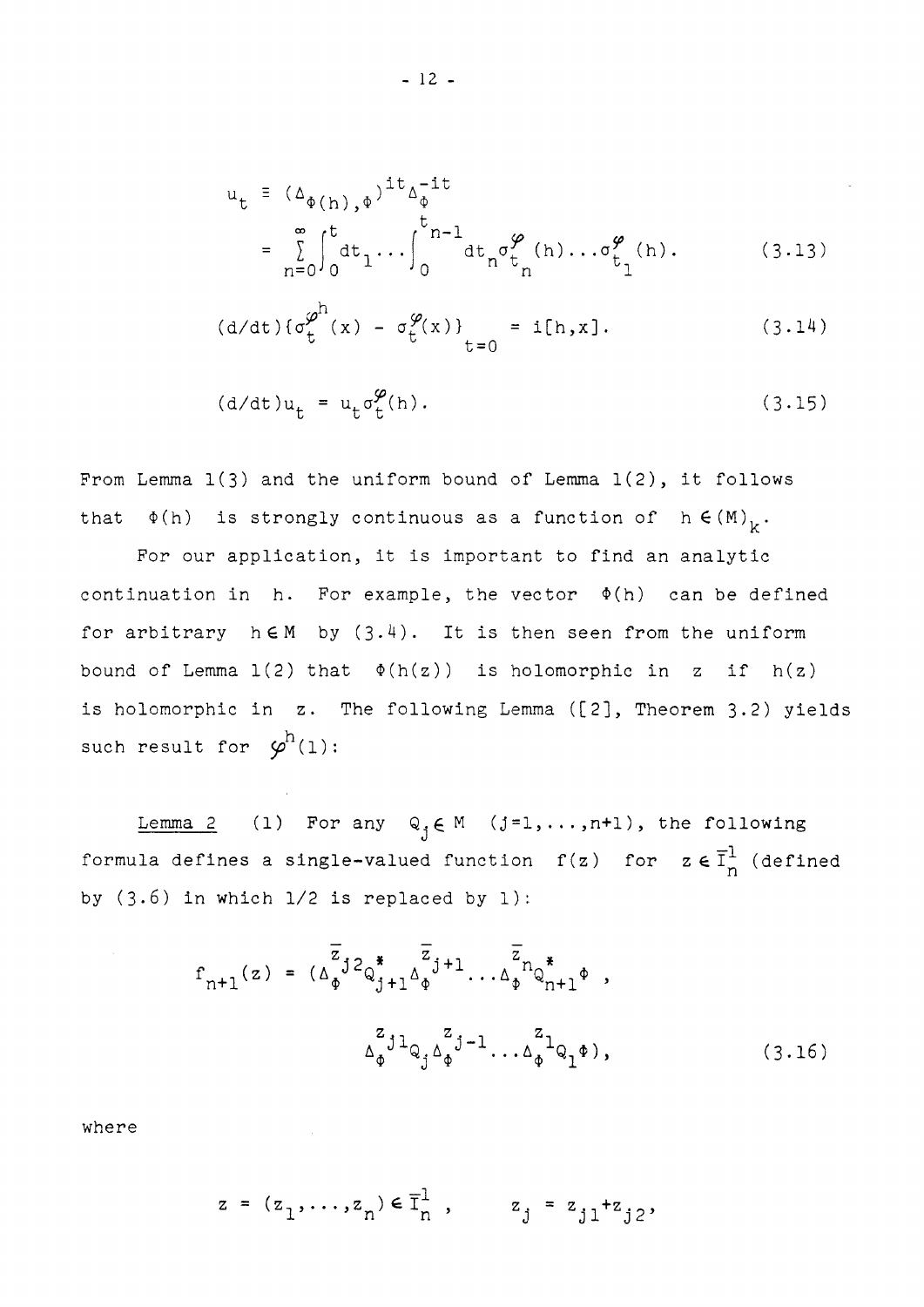Re(
$$
z_1
$$
<sup>+</sup>...+ $z_{j-1}$ <sup>+ $z_{j1}$</sup> )  $\leq$  1/2,  
Re( $z_{j2}$ <sup>+ $z_{j+1}$</sup> +...+ $z_n$ )  $\leq$  1/2.

(2) The function  $f_{n+1}(z)$  so defined is continuous on  $\bar{I}_n^1$ , holomorphic in the interior  $I_n^1$  of  $\overline{I}_n^1$ , and uniformly bounded on  $\overline{I}_n^1$  by  $\|\Phi\|$   $\|Q_1\| \ldots |Q_{n+1}\|$ .

on *ll* by |«| **|Qj...|Qn+1 |. (3)** The values of *^n+i^<sup>z</sup>^* <sup>a</sup> <sup>t</sup> distinguished boundaries of I<sup> $\frac{1}{n}$ </sup> are given by

$$
f_{n+1}(it_1-it_2,...,it_n-it_{n+1}) = \mathcal{G}(\sigma_{t_{n+1}}^{\varphi}(Q_{n+1})... \sigma_{t_1}^{\varphi}(Q_1)), \quad (3.17)
$$
  

$$
f_{n+1}(it_1-it_2,...,it_j-it_{j+1}+1,...,it_n-it_{n+1})
$$
  

$$
= \mathcal{G}(\sigma_{t_j}^{\varphi}(Q_j)... \sigma_{t_1}^{\varphi}(Q_1) \sigma_{t_{n+1}}^{\varphi}(Q_{n+1})... \sigma_{t_{j+1}}^{\varphi}(Q_{j+1})), \quad (3.18)
$$

where  $t_1, \ldots, t_{n+1}$  are real and  $j=1,\ldots,n$ . (4)  $f_{n+1}(z)$  is a continuous function of

$$
(\mathbf{Q}_1, \ldots, \mathbf{Q}_{n+1}) \in (\mathbf{M})^{\mathrm{st}}_k \times \ldots \times (\mathbf{M})^{\mathrm{st}}_k,
$$

the continuity being uniform in z over any compact subset of  $\overline{I}_n^1$ . (k>0 is arbitrary.) Here (M)<sub>k</sub> is equipped with strong operator topology. (For Bergman-Weil formula, see [1], Corollary operator topology. (For  $B = \frac{1}{2}$ ,  $\frac{1}{2}$ ,  $\frac{1}{2}$ ,  $\frac{1}{2}$ ,  $\frac{1}{2}$ ,  $\frac{1}{2}$ ,  $\frac{1}{2}$ ,  $\frac{1}{2}$ ,  $\frac{1}{2}$ ,  $\frac{1}{2}$ ,  $\frac{1}{2}$ ,  $\frac{1}{2}$ ,  $\frac{1}{2}$ ,  $\frac{1}{2}$ ,  $\frac{1}{2}$ ,  $\frac{1}{2}$ ,  $\frac{1}{2}$ ,  $\frac{1}{2}$ 

Remark **(1)** Lemma 2(4) can be proved as follows: To make dependence on  $Q = (Q^1_1, \ldots, Q^n_{n+1})$  explicit, we write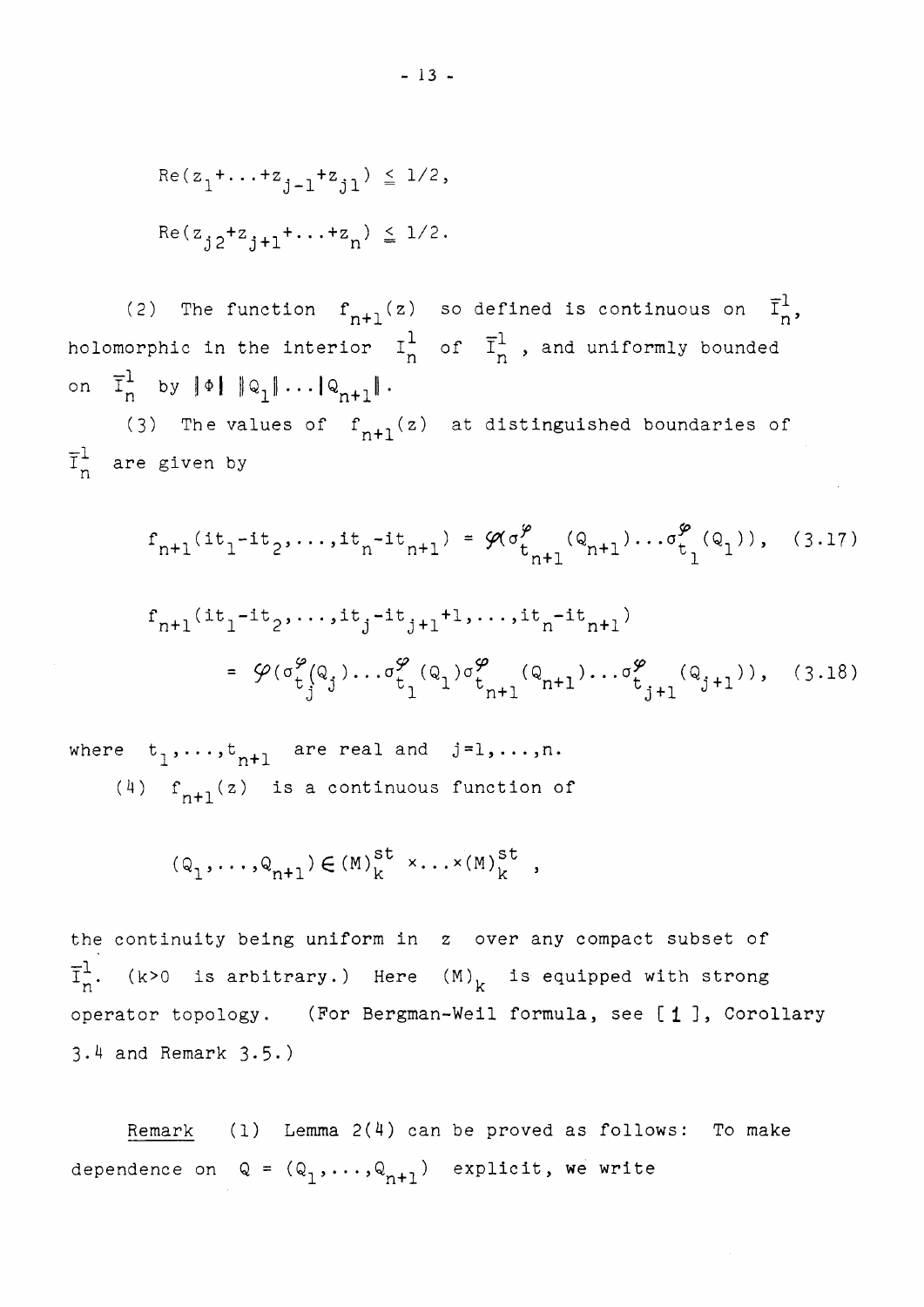$$
F(z; Q) = e^{(z_1^2 + \dots + z_n^2)} f_{n+1}(z)
$$
 (3.19)

where the Gaussian factor is introduced to make F uniformly vanishing for infinite z in  $I_{n+1}^+$ . It is enough to show that for any  $\varepsilon > 0$ ,

$$
|F(z;Q') - F(z;Q)| < \varepsilon
$$

for Q' in a suitable strong neighbourhood of Q within  $(M)^{st}_{k}$  $f$  in a suitable strong neighbourhood of  $\mathbb{R}^n$  $k$ ,  $\overline{\ }$ z is in any given compact subset of  $\overline{I}_{n+1}^1$ . Due to the analyticity z and vanishing at infinite z,  $|F(z;\omega') - F(z;\omega)|$  is bounded by the supremum of its values on distinguished boundaries, which consists of the following n+1 planes:

$$
B_0 = \{z ; Re z = 0\}, \qquad (3.20)
$$

$$
B_j = \{z ; Re z_j = 1 \text{ and } Re z_k = 0 \text{ for } k \neq j\}, (3.21)
$$

where  $j=1,\ldots,n$ . Since  $F(z;h)$  tends to 0 as  $z\rightarrow\infty$  from within  $\overline{I}_{n+1}^1$ , uniformly in h  $\epsilon$  (M)  $_k^{st}$  x... $\times$ (M)  $_k^{st}$ , it is enough to see that the supremum of  $|F(z;Q') - F(z;Q)|$  over z in some compact subset of a distinguished boundary is bounded by a given  $\varepsilon$ . For this it is enough to see that  $F(z;Q)$  is a continuous function of  $(z,Q)$  $B_j \times (M)_k \times ... \times (M_k)$  for  $j=0,...,n$ . The function  $f(z;Q)$  is given by Lemma 2(3), which can be rewritten as the expectation value in  $\text{int}^{\text{t}}$  n+1<sup>-v</sup>1' of a product of some of operators  $\mathbf{q}_1, \dots, \mathbf{q}_{n+1}, \mathbf{a}_{\phi}$  , , , ,  $\frac{1}{\phi}$   $\frac{1}{\phi}$   $\frac{1}{\phi}$   $\frac{1}{\phi}$   $\frac{1}{\phi}$  in a certain order. Since a product of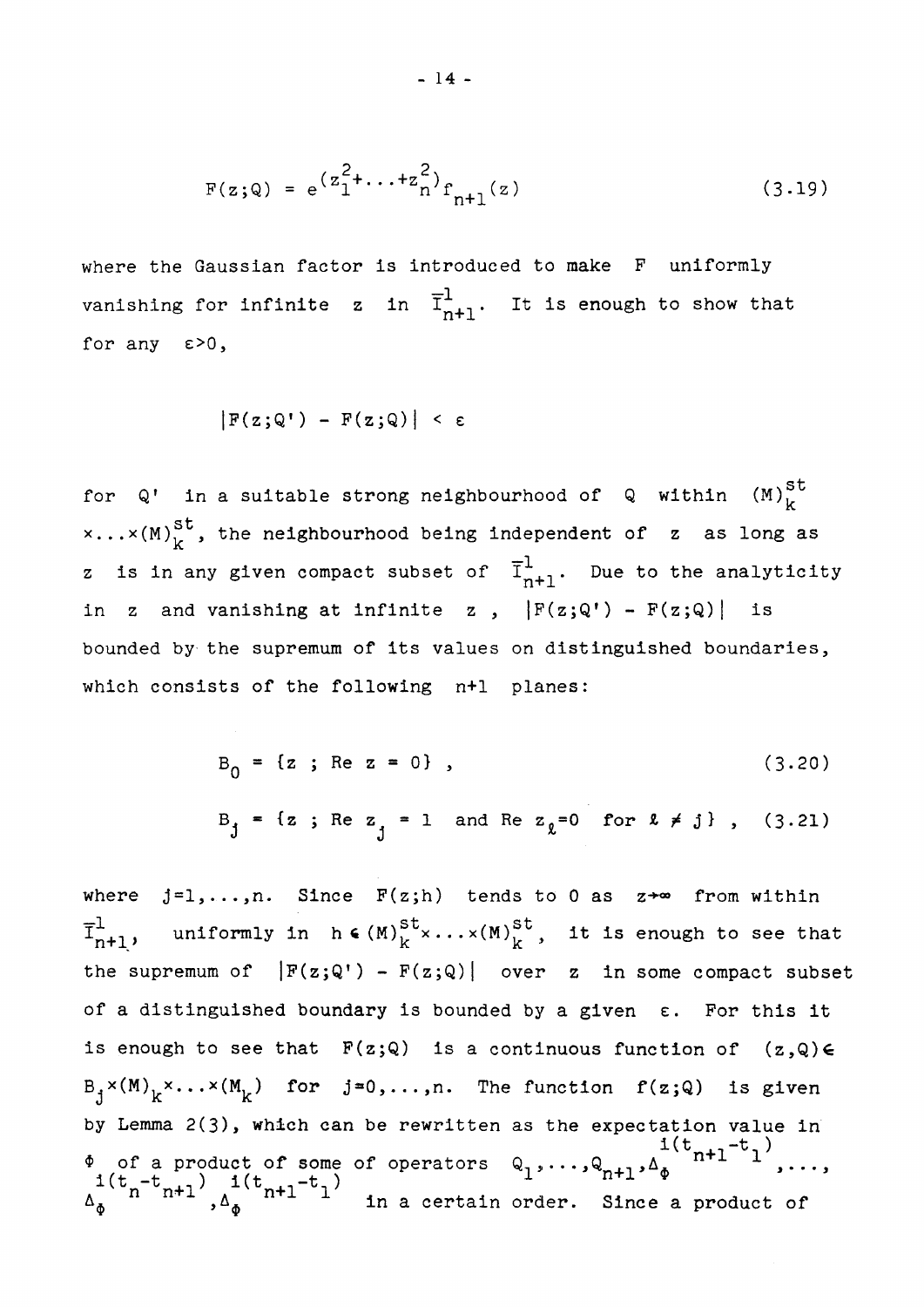operators is simultaneously strongly continuous as long as operators are in a uniformly bounded set, and since  $\Delta_{\phi}^{\text{is}}$  is strongly continuous in real variable  $s$  (with norm 1), we have the desired continuity of  $f(z; Q)$  in  $(z, Q)$  with z on distinguished  $\alpha$  in doming

 $(2)$  Lemma 1  $(3)$  can be proved as follows: Let

$$
\Phi(z; Q) = e^{Z_1^2 + ... + Z_n^2} Q(z) \Phi.
$$
 (3.22)

We have to show that

$$
\|\Phi(z;Q^{\dagger}) - \Phi(z;Q)\| = \sup_{\|\Psi\|=1} |(\Psi,\Phi(z;Q^{\dagger}) - \Phi(z;Q))| < \epsilon
$$

for  $Q' = (Q_1'$ . .. $Q_n'$ ) in a suitable strong neighbourhood of Q  $(Q_1 \ldots Q_n)$  within  $(M)_k^{\text{*st}} \times \ldots \times (M)_k^{\text{*st}}$ , the neighbourhood being independent of z as long as z is in a given compact subset of  $\text{I}^+_{n+1}$ . As above, the problem is reduced to the strong continuity of  $\Phi(z;Q)$  in  $(z,Q)$  for z in the distinguished boundaries of  $\overline{I}_n^{1/2}$  and Q in  $(M)_k^{*st} \times ... \times (M)_k^{*st}$ . This follows again from the strong continuity of product of operators in a uniformly bounded set applied to the following expressions for real  $s =$  $(s_1 \ldots s_n)$ :

$$
\Phi(is_1...is_n; Q) = \Delta_{\phi}^{is} n_{Q_n}... \Delta_{\phi}^{is} 1_{Q_1 \phi},
$$
  
\n
$$
\Phi(is_1...is_j+1/2...is_n; Q) = \Delta_{\phi}^{is} n_{Q_n}... \Delta_{\phi}^{is_j+1} 1_{Q_j+1} \Delta_{\phi}^{i(s_1+...+s_j)}
$$
  
\n
$$
Q_1^* \Delta_{\phi}^{-1s} 1_{Q_2^* \Delta_{\phi}^{-1}}^{-is_j} ... \Delta_{\phi}^{-is_j-1} 1_{Q_j^* \phi}.
$$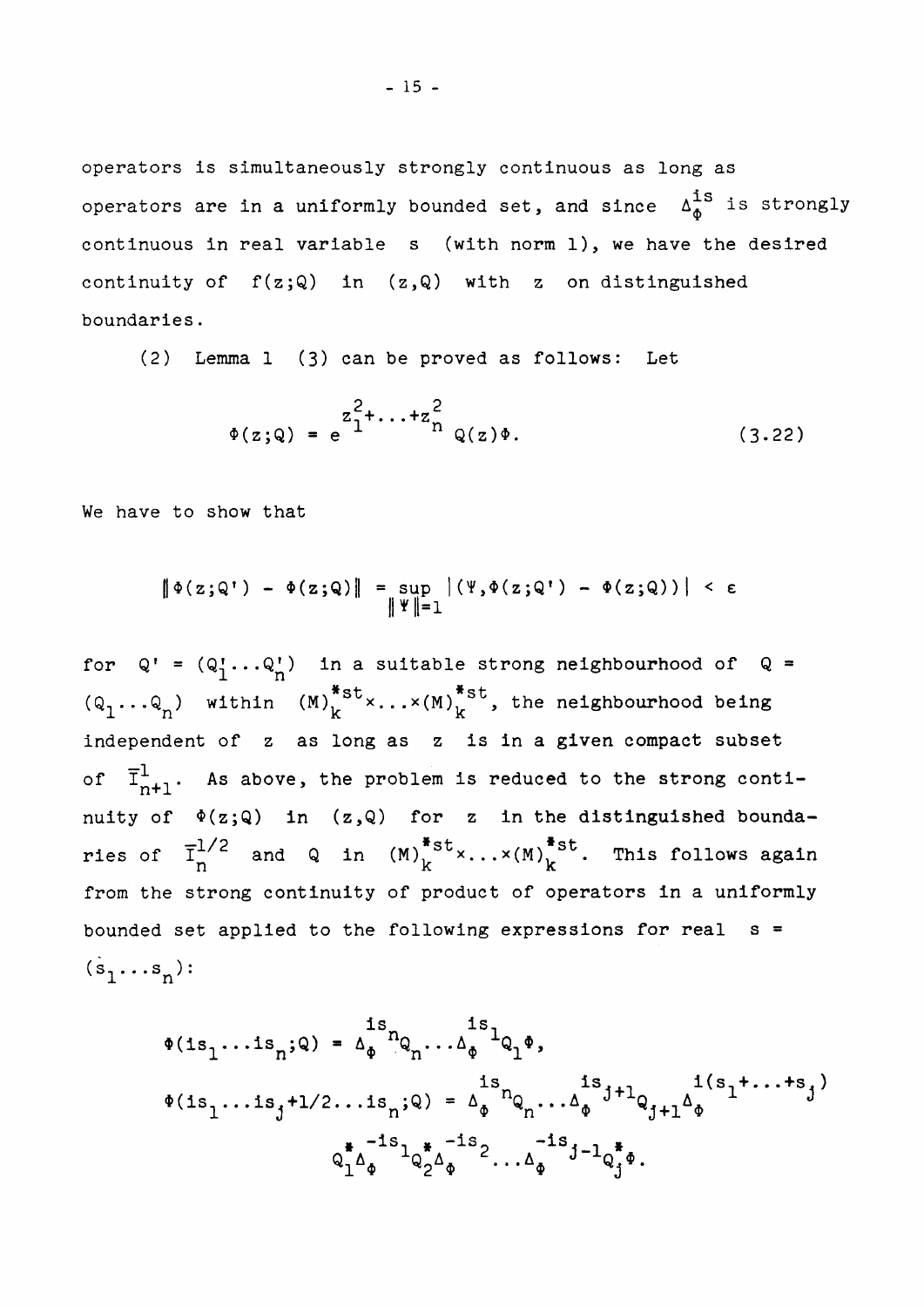Ρ  $\mathbf{r} \cdot \mathbf{r} \cdot \mathbf{r} \cdot \mathbf{r} \cdot \mathbf{n}$ (3) In the proof of Theorem 3.2 of [2], a factor e is missing from the definition of  $F^{\beta}(z)$  on page 173. With this is missing from the définition of F (z) on page 173- With this factor, it is enough to prove the simultaneous continuity of  $F^{\beta}(x-i\lambda^{(j)})$  in Q's and x's for each j, which follows again from the strong continuity of product on bounded set.

### §4. Proof of Lieb convexity

We use the method of Epstein ([14]), for which we need an analytic continuation of  $\varphi^h(1)$  in h, given by the following formula :

$$
f(q,\varphi) = \varphi(1) + \varphi(q) + \sum_{n=2}^{\infty} \int_{0}^{1} dt_1 \dots \int_{0}^{t_{n-1}} dt_n f_n(t_1 - t_2, \dots, t_{n-1} - t_n).
$$
\n(4.1)

By Lemma 2(2), the expression (4.1) is convergent and defines a holomorphic function of Q in the sense that  $f(Q(z), \varphi)$  is holomorphic in z whenever  $Q(z)$  is holomorphic in z. It is also strongly continuous as long as Q is in a bounded set. If  $Q = h = h^*$ , then

$$
f(h, \mathcal{G}) = \mathcal{G}^h(1), \qquad (4.2)
$$

which can be proved as follows.

It is enough to prove (4.2) for a dense set of h and hence we assume that  $\sigma^\mathbf{y}_t(\hbox{h})$  is an entire function of  $\hbox{t}$ . In this case the following formula holds for real z and  $H = log \Delta_{\phi}$ :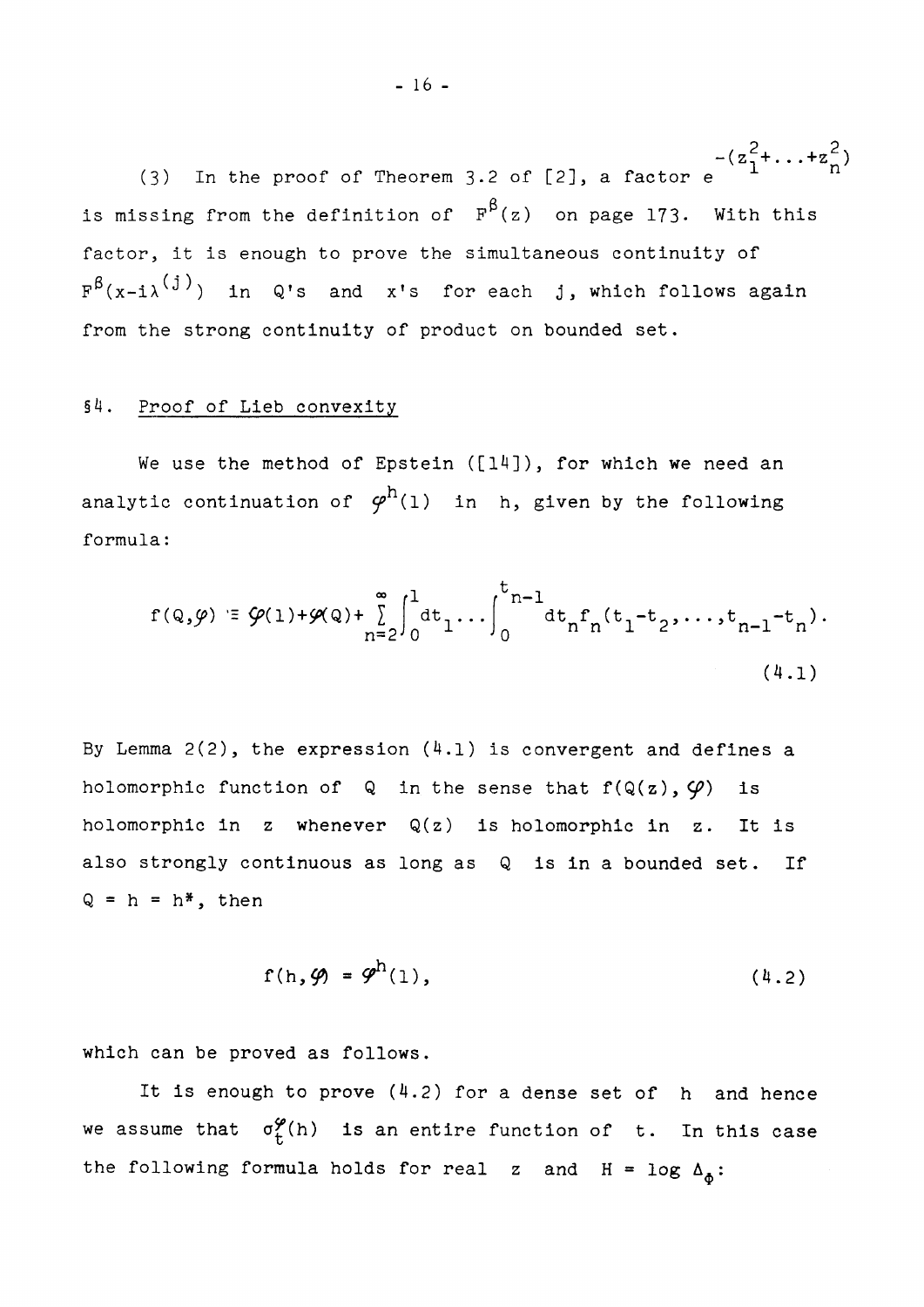$$
e^{iz(H+h)}e^{-izH} = \sum_{n=0}^{\infty} (iz)^n \int_0^1 dt_1 \dots \int_0^{t_{n-1}} dt_n \sigma_{zt_n}^{\varphi}(h) \dots \sigma_{zt_1}^{\varphi}(h).
$$
 (4.3)

See, for example,  $[6]$  Theorem  $14$ .) Due to  $H\Phi = 0$ , we have

$$
e^{iz(H+h)}\Phi = \sum_{n=0}^{\infty} (iz)^n \int_0^1 dt_1 \ldots \int_0^{t_{n-1}} dt_n \sigma_{zt_n}^{\mathcal{P}}(h) \ldots \sigma_{zt_1}^{\mathcal{P}}(h)\Phi, \qquad (4.4)
$$

at first for real z. Since

$$
(e^{-i\overline{z}(H+h)} \Psi, \Phi)
$$

for any entire vector  $\Psi$  of H+h (which is selfadjoint) and the inner product of  $Y$  with the right hand side of  $(4.4)$  are both an entire function of z and coincides for real t, they are equal. It follows that  $\phi$  is in the domain of  $e^{+2\left(\prod_{i=1}^{n}f_{i}\right)}$ and  $(4.4)$  holds for all z. For  $z = -1/2$ ,  $(4.4)$  gives  $\Phi(h)$ (the right handside gives **(3-4)** and the left hand side gives **(3-3))·** Hence

$$
\varphi^{h}(1) = (\Phi, e^{H+h}\Phi)
$$
  
=  $\varphi(1) + \varphi(h) + \sum_{n=2}^{\infty} \int_{0}^{1} dt_1 \cdots \int_{0}^{t_{n-1}} dt_n (\Phi, \sigma_{-1}^{\varphi} t_n(h) \cdots \sigma_{-1}^{\varphi} t_1(h)\Phi).$  (4.5)

The desired resuit **(4.1 )** follows **(4.5 )** due to the formula

$$
(\Phi_{1}\sigma_{t_{n}}^{\mathcal{G}}(h)\ldots\sigma_{t_{1}}^{\mathcal{G}}(h)\Phi) = f_{n}(it_{1} - it_{2},\ldots, it_{n} - it_{n-1}), \qquad (4.6)
$$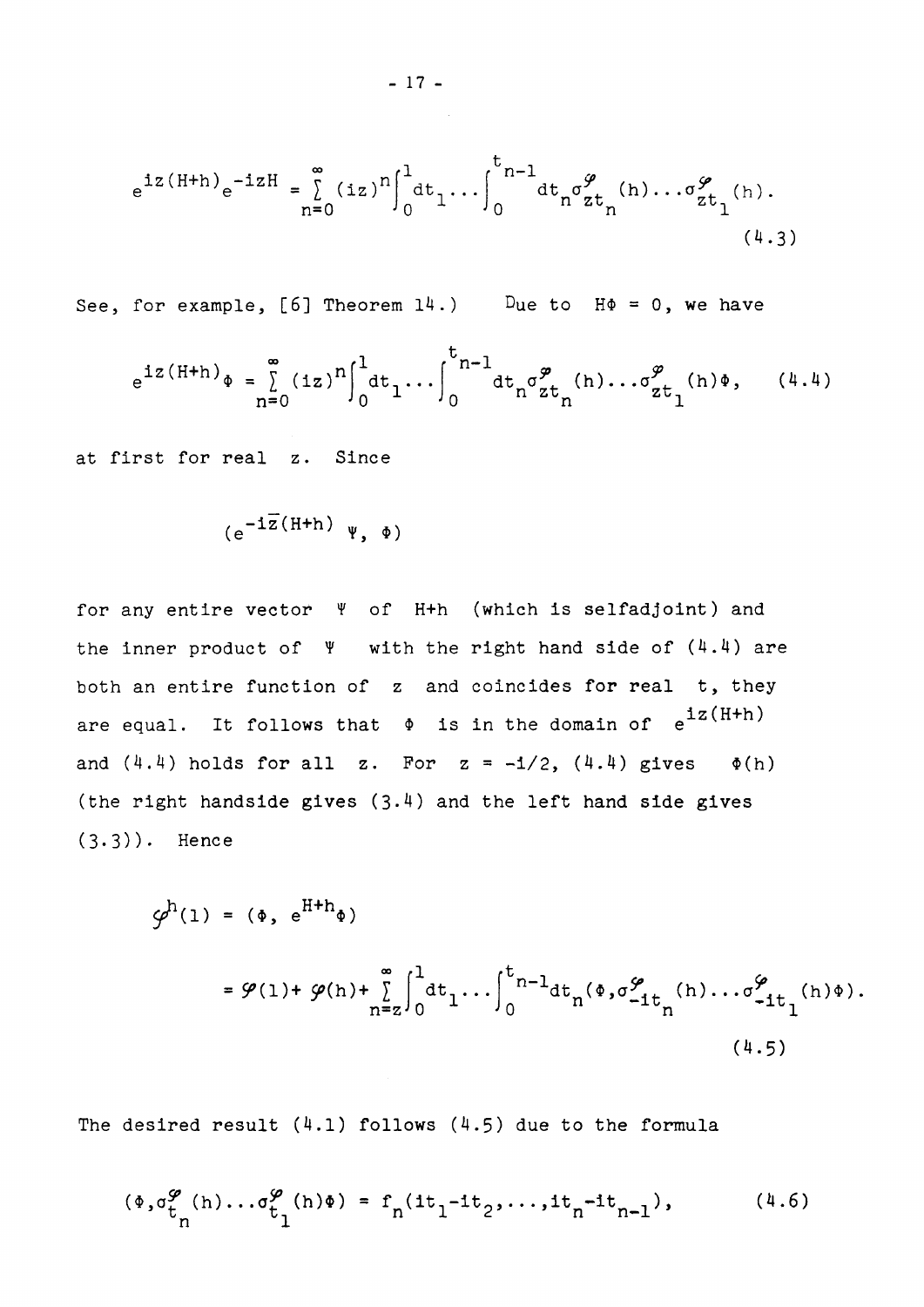which obviously holds for real t and hence by analytic continuation for all t where  $f_n$  is defined. This concludes the proof of  $\ddot{\phantom{0}}$  $(4.2)$ .

We now apply Lemma 3 of [14] to the function  $\rho + f(\log \rho, \varphi)$ defined on

$$
D = \bigcup \{ A; \text{ Re } e^{-1\theta} A \ge \epsilon \}
$$
 (4.7)

where the union is over real  $\varepsilon > 0$  and  $\theta \in [-\pi/2, \pi/2]$ , and Re C denotes  $(C+C^*)/2$ . The convexity of  $\Phi(\log p) = f(\log p, )$ in  $\rho \in M^+$  follows from the following conditions to be satisfied by  $f$ :

(i) f is holomorphic in  $\rho \in D$ .

(ii) If Im  $\rho > 0$  and  $\rho \in D$ , then Im  $f(\log \rho, \varphi) \geq 0$ . If Im  $\rho$  < 0 and  $\rho \in D$ , then  $f(\log \rho, \varphi) \leq 0$ . Here Im  $\rho$  denotes  $(p-p^*)/(2i)$ .

(iii) For every real r and  $\rho \in D$ ,

$$
f(\log (r_{\rho}), \varphi) = r^{S} f(\log \rho, \varphi) \qquad (4.8)
$$

where  $0 < s \leq 1$ .

Since  $\rho$  + log  $\rho$  is holomorphic in the domain  $(4.7)$  ([14]), (i) is satisfied. Since  $\varphi^{\text{h+cl}}(1) = e^c \varphi^{\text{h}}(1)$ , the corresponding équation holds for its analytic continuation and hence **(4.8)** holds with s = **1.** 

To prove (ii), we introduce

$$
h_{\beta} = \int \sigma_{t}^{e} (\log \rho) e^{-t^{2}/\beta} dt / (2\pi\beta)^{1/2}.
$$
 (4.9)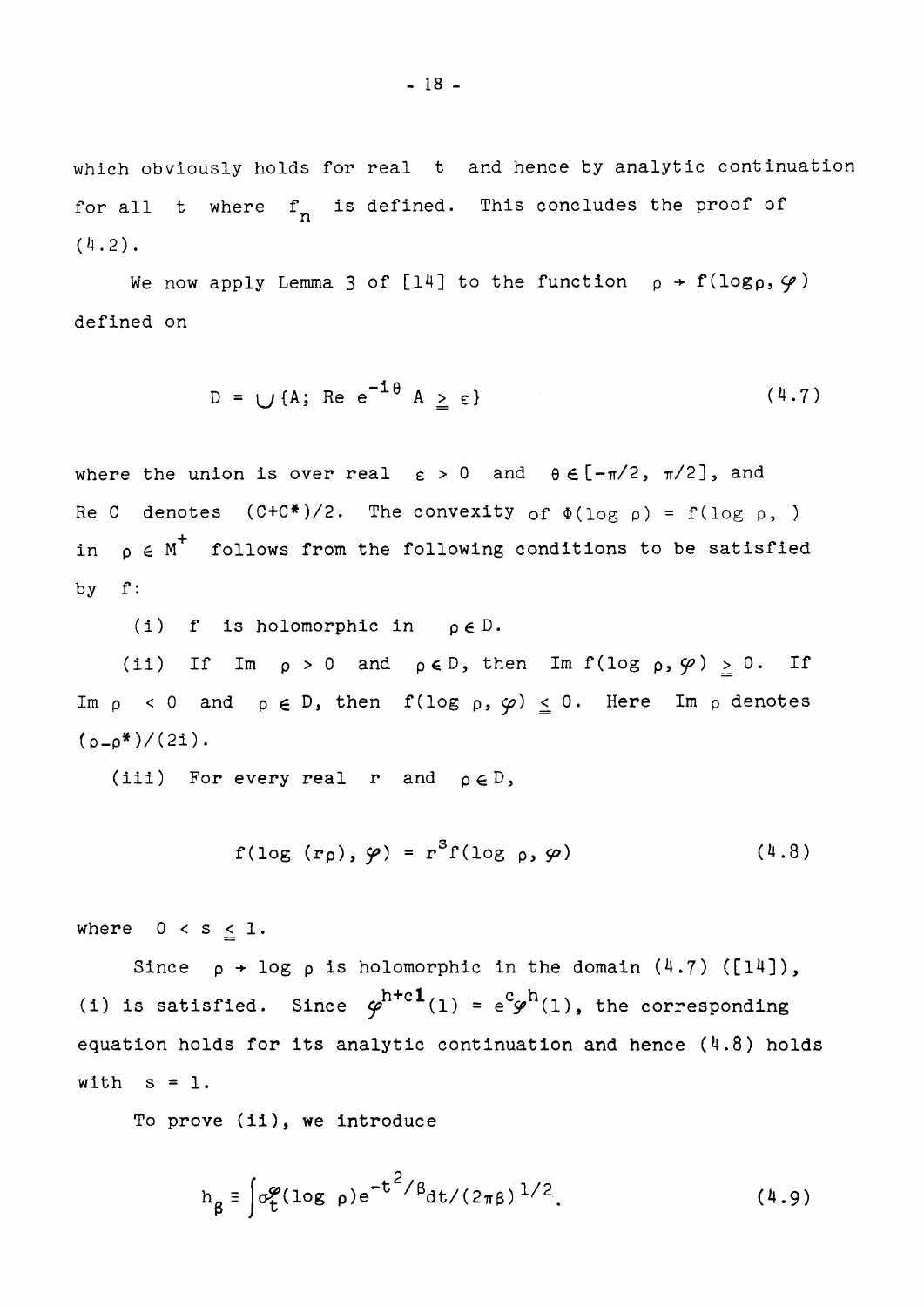We can verify (ii) if we show that Im  $f(h_{\beta}, \varphi) \ge 0$  if Im  $\rho > 0$ , p∈D and f(h<sub>g</sub>, $\varphi$ )  $\leq$  0 if Im p > 0, p∈D, because lim h<sub>g</sub> = log p  $\beta \rightarrow +0$ and  $f(Q,\varphi)$  is continuous in Q.

Let  $E_{\lambda}$  for  $\lambda \in [0,1]$  be the spectral projection of  $\Delta_{\Phi}$ for the spectral set  $[\lambda, 1/\lambda]$ . Then  $E_{\lambda}H$  is bounded and  $\lim_{\lambda \to 0} E_{\lambda}$  $\lambda \rightarrow 0$  $= 1.$  By Remark 4 of [14],  $0 < \text{Im}$  log  $\rho < \pi$  if  $\text{Im } \rho > 0.$  This implies  $0 < Im h_R < \pi$  if Im  $p > 0$ . By Remark 2 of [14], 0 < Im Sp  $h_{\beta}$  <  $\pi$  where Sp denotes the spectrum. Hence  $HE_1 + h_2$ Im  $\text{Sp}(e^{\sqrt{N}})^n \geq 0$  and

Im 
$$
(\Phi, e^{HE} \lambda^{+h} \beta_{\Phi}) \geq 0
$$

whenever  $\text{Im } \rho > 0$ . We now prove

$$
\lim_{\lambda \to 0} (\Phi, e^{HE_{\lambda} + h_{\beta}} \Phi) = f(\log \rho, \varphi), \qquad (4.10)
$$

which will complete the proof of Lieb convexity for a general von Neumann algebra.

By the formula  $(4.3)$  with H replaced by HE, and iz by  $-\mathsf{HE}_{\lambda}$  and  $-\mathsf{HE}_{\lambda}$  and  $-\mathsf{HE}_{\lambda}$  and  $-\mathsf{HE}_{\lambda}$  and  $-\mathsf{HE}_{\lambda}$  and  $-\mathsf{HE}_{\lambda}$  and  $-\mathsf{HE}_{\lambda}$  and  $-\mathsf{HE}_{\lambda}$  and  $-\mathsf{HE}_{\lambda}$  and  $-\mathsf{HE}_{\lambda}$  and  $-\mathsf{HE}_{\lambda}$  and  $-\mathsf{HE}_{\lambda}$  and  $-\mathsf{HE}_{\lambda}$  and  $-\mathsf{HE}_{\lambda}$  a  $\perp$ , we obtain by using  $e$   $q = \phi$ 

$$
(\Phi, e^{HE_{\lambda} + h_{\beta_{\Phi}}}) = \sum_{n=0}^{\infty} \int_{0}^{1} dt_{1} \cdots \int_{0}^{t_{n-1}} dt_{n} g(t_{1} \cdots t_{n}), \qquad (4.11)
$$

$$
g(t_1...t_n) = (\Phi, h_0 e^{(t_{n-1}-t_n)HE} \lambda ... e^{(t_1-t_2)HE} \lambda_{h_0 \Phi}).
$$
 (4.12)

We replace each exponential in  $(4.12)$  by the formula

$$
e^{\frac{\mathbf{x}HE}{\lambda}} = {\Delta_{\Phi}^{S}E_{\lambda} + (1 - E_{\lambda})}
$$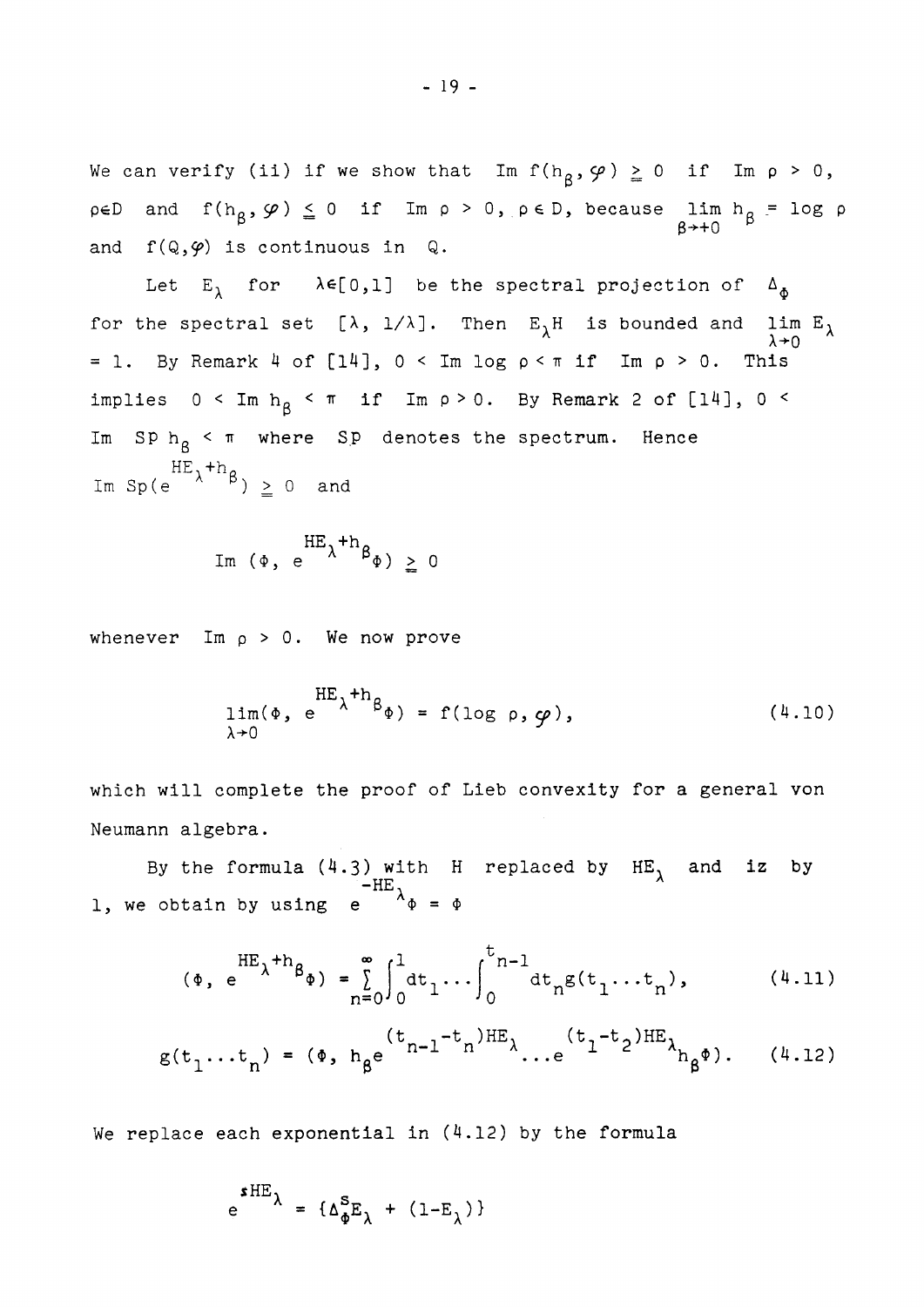1 and obtain 2 % terms of the following type

$$
(\Phi, h_{\beta}e_{n-1}\sigma_{-is_{n-1}}^{\varphi}(h_{\beta})...e_{1}\sigma_{-is_{1}}^{\varphi}(h_{\beta})^{\varphi}), \qquad (4.13)
$$

where

$$
e_j = \varepsilon_j E_\lambda + (1 - \varepsilon_j)(1 - E_\lambda),
$$
  

$$
s_j = \sum_{\ell=j}^{n-1} \varepsilon_\ell (t_\ell - t_{\ell+1}),
$$

and  $\epsilon_j$  is either 0 or 1. By the continuity of the product of uniformly bounded operators,  $(4.13)$  is continuous in  $(\lambda, s^1, \ldots,$  $s_{n-1}$ ) and hence tends to zero as  $\lambda + 0$ , except that the term with all  $\varepsilon_j = 1$  tends to

$$
(\Phi, h_{\beta}\sigma_{-1}^{\mathcal{P}}(t_{n-1}-t_{n})^{(h_{\beta})... \sigma_{-1}^{\mathcal{P}}(t_{1}-t_{n})^{(h_{\beta})\Phi})
$$
  
=  $(\Phi, \sigma_{-1}^{\mathcal{P}}(h_{\beta})... \sigma_{-1}^{\mathcal{P}}(h_{\beta})\Phi)$ 

where all convergence is uniform in  $(t_1 \ldots t_n)$  within the compact **l n**  région of intégration in (4.11). (4.13) is also bounded by

$$
2^{n-1}\{\sup_{0\leq s\leq 1}\|\sigma_{-1s}^{\varphi}(h_{\beta})\|^{n}\|\Phi\|^{2}
$$

independent of  $(\lambda, t_1, ..., t_n)$ . Hence the series (4.11) is absolutely convergent uniformly in  $\lambda$  and we obtain (4.10) from the convergence of (4.13).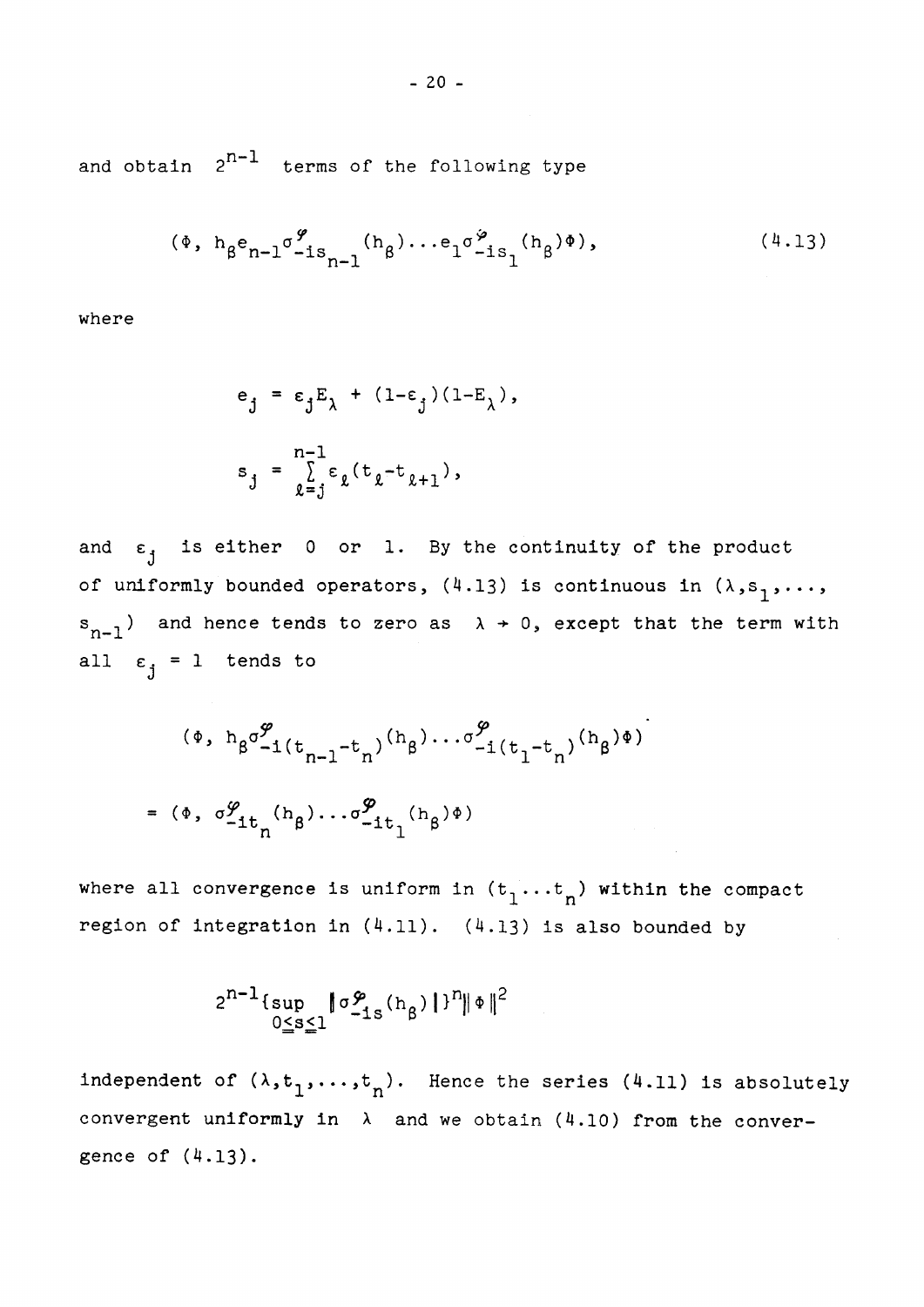**§5**· Relative Entropy

Let  $E_{\lambda}$  be the spectral projection of  $\Delta_{\Phi,\Psi}$ . Then the définition (2.20) is

$$
S(\mathcal{Y}/\psi) = -\int_0^\infty \log \lambda d(\Psi, E_\lambda \Psi). \tag{5.1}
$$

By a numerical inequality

$$
\log \lambda \leq \lambda - 1, \tag{5.2}
$$

we have

$$
S(\varphi/\psi) \ge \int_0^\infty (1-\lambda)d(\Psi, E_\lambda \Psi)
$$
  
= 
$$
|\Psi|^2 - |(\Delta_{\Phi, \Psi})^{1/2}\Psi|^2
$$
  
= 
$$
\psi(1) - \varphi(1).
$$
 (5.3)

Hence we have the positivity

 $S(\varphi/\psi) \geq 0$  (5.4)

if  $\mathcal{G}(1) = \psi(1)$ . Since the equality in (5.2) holds only if  $\lambda = 1$ , the eqality in the inequality of (5·3) holds if the measure  $d(\Psi, E_{\lambda}\Psi)$  is concentrated at  $\lambda = 1$ , i.e.

$$
\Phi = (\Delta_{\Phi, \Psi})^{1/2} \Psi = \Psi.
$$

Hence if  $\varphi(1) = \psi(1)$ , then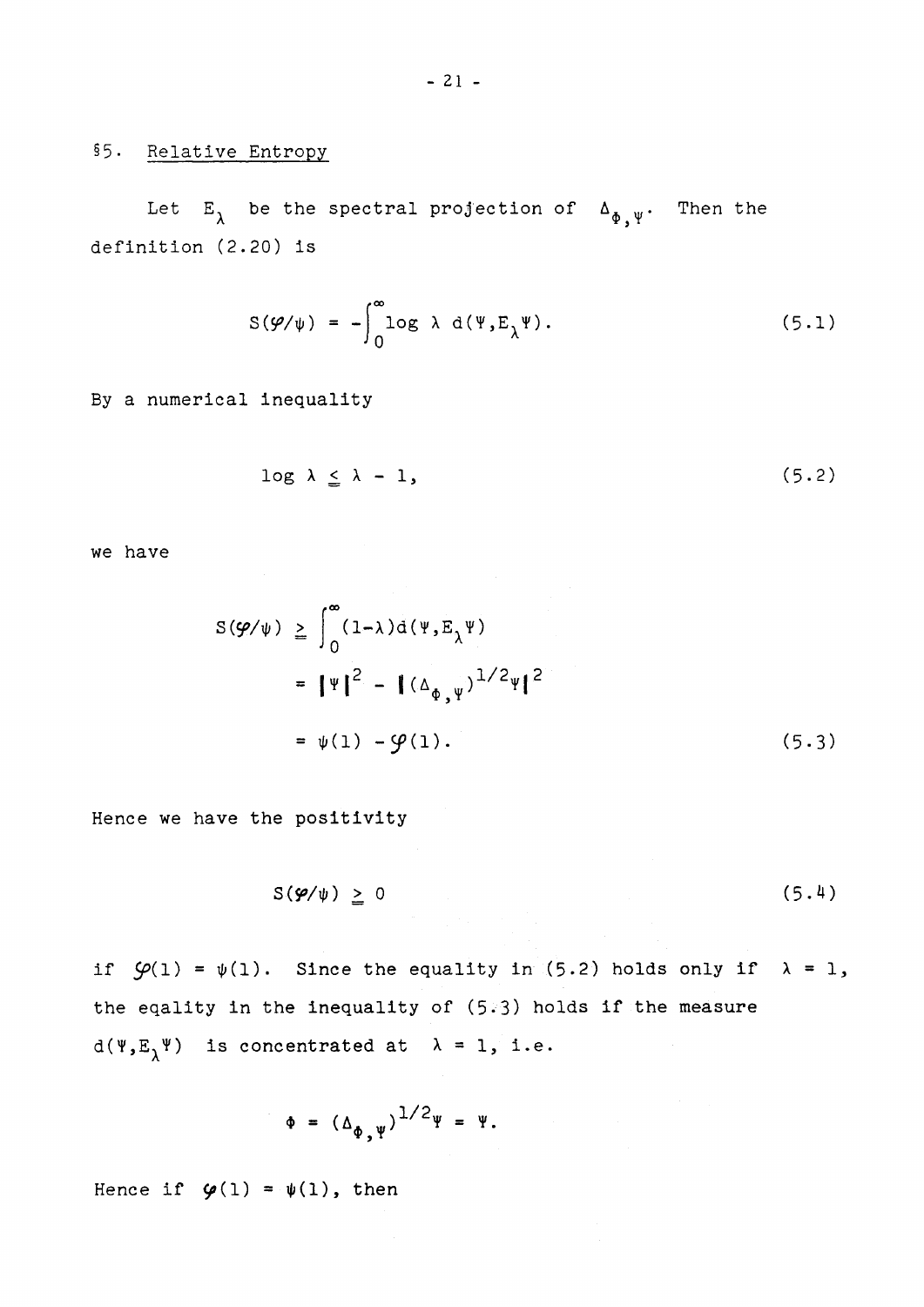$$
S(\varphi/\psi) = 0
$$

holds if and only if  $\varphi = \psi$ . (Strict positivity.)

We now consider perturbed functional  $\varphi^{h-c1}$  where  $h = h^* \in M$ and the number c is chosen to be

$$
c = \log(\varphi^{n}(1)/\varphi(1))
$$
 (5.5)

so that  $\varphi^{n-\circlearrowright\text{-}1}(1) = \varphi(1)$ . By (3.2) and  $\Delta_{\Phi}^{\phi} = \Phi$ , we have

$$
S(\varphi^{h-c1}/\varphi) = -\varphi(h-c1)
$$
  
=  $\varphi(1)c - \varphi(h)$ . (5.6)

The positivity and **(5·5)** imply

$$
\varphi(h) \leq \varphi(1) \log(\varphi^h(1)/\varphi(1)), \qquad (5.7)
$$

which is the Peierls-Bogolubov inequality (the second inequality of  $(1.11)$ 

The WYDL concavity has been generalized ([7], [9]) to the joint concavity of  $\left[ (\Delta_{\tilde{\Phi}_{\bot}\Psi})^{17/2}x^{\Psi} \right]^{-1}$  in faithful normal positive functionals  $\varphi$  and  $\psi$  for  $0 \leq p \leq 1$ . This implies the concavity of

$$
S_p(\mathcal{G}/\psi) \equiv \int_0^\infty \lambda^p d(\Psi, E_\lambda \Psi)
$$
  
=  $\int (\Delta_{\Phi, \Psi})^{p/2} \Psi|^2$  (5.8)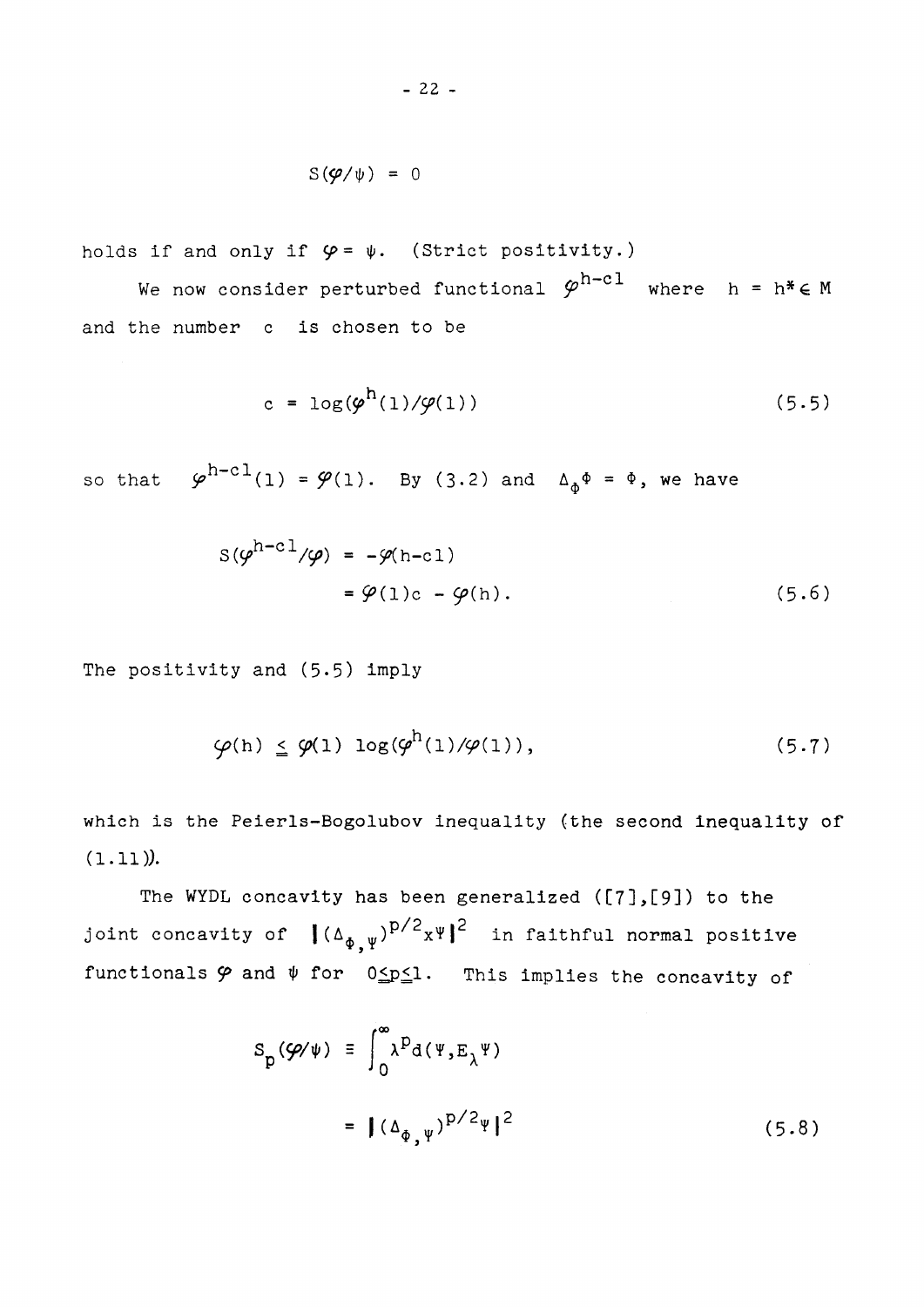and hence the convexity of

$$
S(\mathcal{P}/\psi) = \lim_{p \to 0} p^{-1} \{ \psi(1) - s_p(\mathcal{P}/\psi) \}
$$
 (5.9)

jointly in  $\varphi$  and  $\psi$ .

This convexity can by used to prove the monotonicity

$$
S(\mathcal{Y}/\psi) \geq S(E_{N}\mathcal{Y}/E_{N}\psi) \tag{5.10}
$$

where  $E_{N}$  denotes the restriction of functionals to N and the proof has been found so far ([7]) for a general M and for a von Neumann subalgebra N of M belonging to one of the following cases :

 $(1)$   $M = N \otimes N_1$  for  $N_1 = M \cap N'$ .

**( 2 )** = ! **M** for a finite dimensional abelian von Neumann subalgebra A of M.

(3) N is an approximate finite von Neumann algebra. This includes any finite dimensional N, which is the case needed in applications ([5], [10]).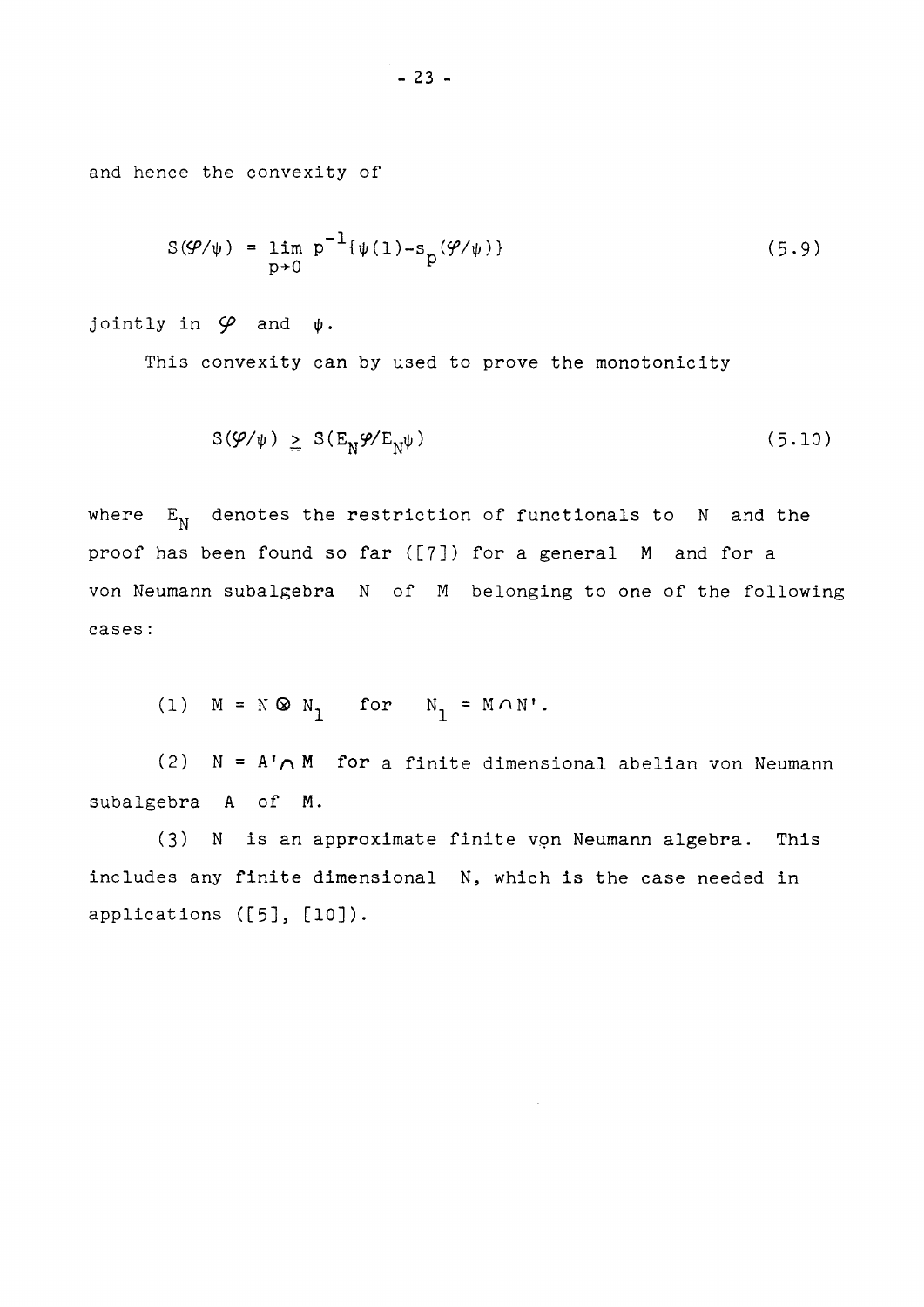#### Références

- [1] H. Araki: Publ. RIMS Kyoto Univ.  $4A$ , 361-371 (1968).
- [2] : Publ. RIMS Kyoto Univ. 9, 165-209 (1973).
- [3] : Commun. Math. Phys.  $34$ ,  $167-178$  (1973).
- [4] : Pacific J. Math. 50, 309-354 (1974).
- $[5]$  : Commun. Math. Phys.  $38$ , 1-10 (1974); On uniqueness of KMS states of one-dimensional quantum lattice Systems. To appear in Commun. Math. Phys.
- [6] : Ann. Sci. École Norm. Sup. 6, 67-84 (1973).
- [7] : Relative entropy of states of von Neumann algebras. In preparation.
- [8] : Positive cone, Radon-Nikodym theorems, relative Hamiltonian and the Gibbs condition in statistical mechanics. To appear in Lecture Notes of Varenna Summer School, 1973.
- [9] : Recent developments in the theory of operator algebras and their significance in theoretical physics. To appear in Proceedings of convegno sulle algebre C<sup>\*</sup> e loro applicazioni in fisica teorica, Rome 1975.
- [10]  $\quad$  : Relative entropy and its applications. To appear in Proceedings of International colloquium on mathematical methods of quantum field theory, Marseille, 1975.
- [11] N.N.Bogolubov: Dubna report, 1962 (unpublished) [German transl.: Phys. Abh. SU  $6, 1$  (1962);  $6, 113$  (1962); 6 , 229 (1962) ]
- [12] A.Connes: Ann. Scient. Ecole Norm. Sup. 4ème Série 6, 133-252 (1973)